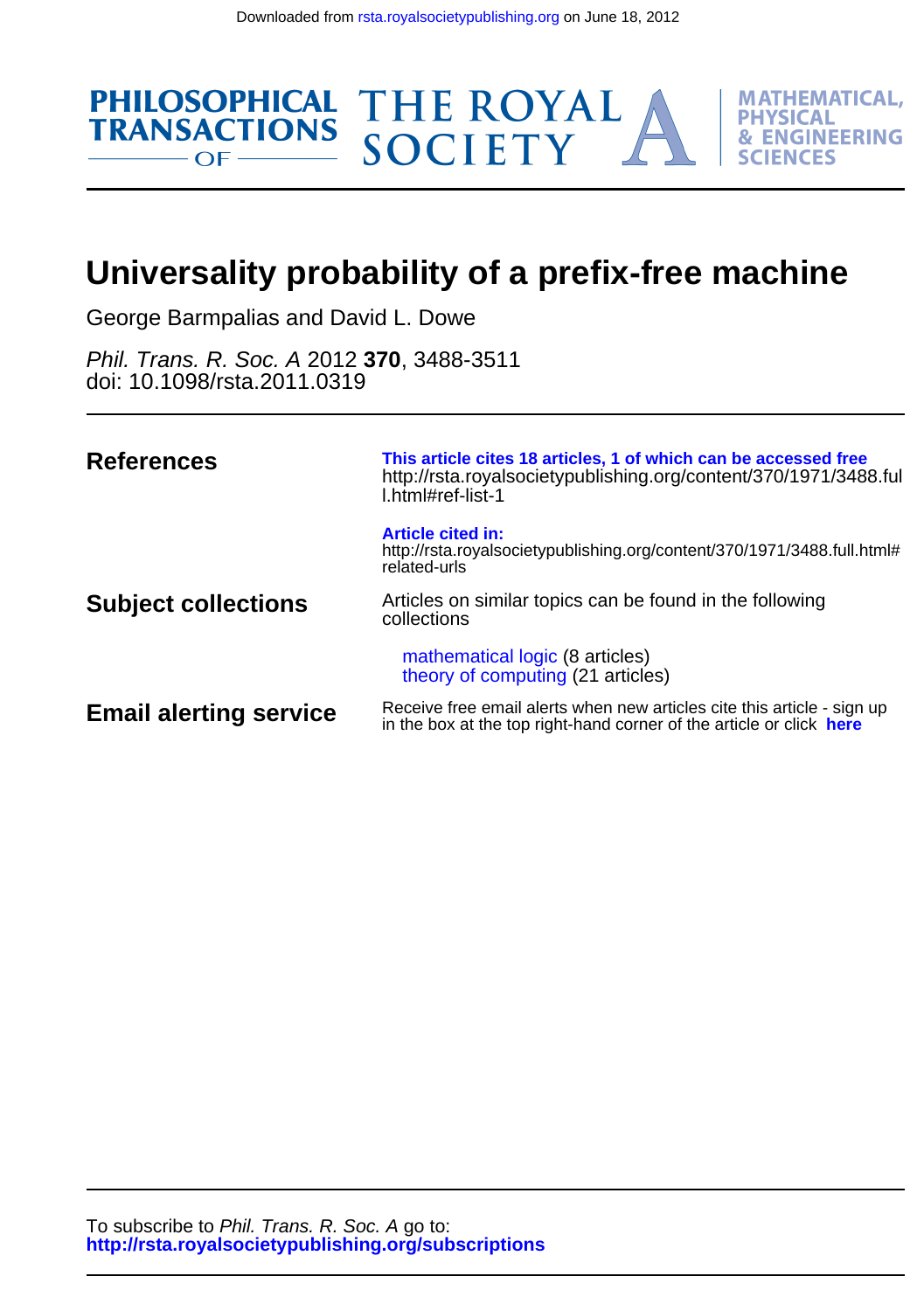

*Phil. Trans. R. Soc. A* (2012) **370**, 3488–3511 doi:10.1098/rsta.2011.0319

# **Universality probability of a prefix-free machine**

BY GEORGE BARMPALIAS<sup>1,\*</sup> AND DAVID L. DOWE<sup>2</sup>

<sup>1</sup>*State Key Laboratory of Computer Science, Institute of Software, Chinese Academy of Sciences, PO Box 8718, Beijing 100190, People's Republic of China* <sup>2</sup>*School of Computer Science and Software Engineering, Clayton School of I.T., Monash University, Clayton, Victoria 3800, Australia*

We study the notion of universality probability of a universal prefix-free machine, as introduced by C. S. Wallace. We show that it is random relative to the third iterate of the halting problem and determine its Turing degree and its place in the arithmetical hierarchy of complexity. Furthermore, we give a computational characterization of the real numbers that are universality probabilities of universal prefix-free machines.

**Keywords: Kolmogorov complexity; prefix-free complexity; universality probability; algorithmic randomness**

# **1. Introduction**

One of the most important discoveries of the twentieth century (especially on a conceptual level) is the notion of the universal computer—that is, a computer that can simulate any other computer. Turing [\[1\]](#page-23-0) famously gave an abstract mathematical definition of the computer, also establishing the existence of universality. This notion turned out to play a fundamental role in the development of computing, both on a practical and on a theoretical level (see Davis [\[2\]](#page-23-0), for a comprehensive history of the universal computer in the twentieth century). First, it led to the realization that the construction of *stored-program computers* (i.e. computers which can store *programs* and *data* in a uniform, interchangeable way) is possible. This, in turn, led to the development of the physical computer as we know it today, starting with the prototypes in the UK and USA during the Second World War. Second, it quickly led to the development of a rich theory of computation, which heavily rests on the existence of universal machines. The theory of Kolmogorov complexity is not an exception.

# (*a*) *The role of universality in Kolmogorov complexity*

Program-size complexity (also known as Kolmogorov complexity) was introduced by Kolmogorov [\[3\]](#page-23-0) and Solomonoff [\[4\]](#page-23-0) as a measure of complexity for

\*Author for correspondence [\(barmpalias@gmail.com\)](mailto:barmpalias@gmail.com).

One contribution of 18 to a Theme Issue 'The foundations of computation, physics and mentality: the Turing legacy'.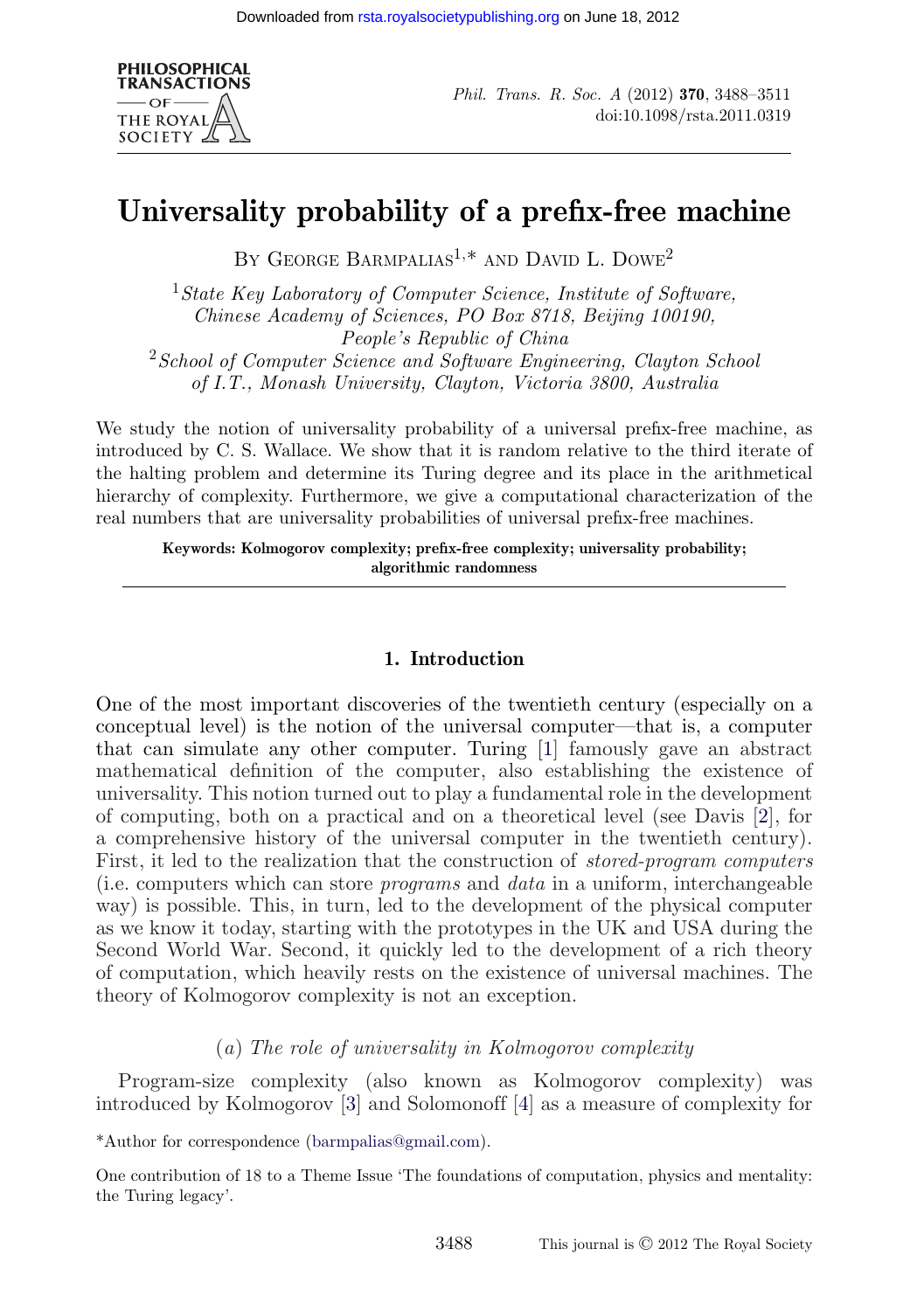programs (identified with binary strings) and was based on the following simple and appealing idea:

The complexity of a string is the length of its shortest description.  $(1.1)$ 

Kolmogorov and Solomonoff used the theory of Turing machines (which we also call simply 'machines') in order to express (1.1) (and, in particular, the notion of 'description') mathematically. If a machine M outputs string  $\tau$  on input  $\sigma$  and then it halts (denoted by  $M(\sigma) = \tau$ ), then  $\sigma$  is called an *M*-description of  $\tau$ . In other words, he required that descriptions are given in an algorithmic way. He then defined the complexity of a string  $\tau$  with respect to machine *M* as the length of the shortest string  $\sigma$  such that  $M(\sigma) = \tau$ . The existence of universal Turing machines allowed him to largely eliminate the dependency of this definition on the particular machine *M*, by defining the complexity with respect to a universal machine. Because the length of programs is a central concern in this theory, Kolmogorov thought of universal machines *U* as being able to simulate any other machine *with a constant overhead* in the required programs. In other words, for each machine M, there exists a constant c such that for all  $\sigma$  we have  $U(\rho) = M(\sigma)$ for some  $\rho$  which is longer than  $\sigma$  by no more than c bits.

Indeed, using this notion of universality, he could show that, if a different universal machine is chosen for the definition of complexity, the difference of the two complexities for any string is bounded by a constant. This means that the choice of a different underlying universal machine is like the choice of a different coordinate system in geometry, in the sense that it does not affect the theory. Kolmogorov's definition amounts to the following rather appealing formulation:

The complexity of a string is least sum  $|M| + C_M(\sigma)$ , where

 $C_M(\sigma)$ , |*M*| denote the complexity of  $\sigma$  with respect to *M* and

the 'size' of  $M$ , respectively, and  $M$  ranges over all machines. (1.2)

Indeed, one should take into account the size of the machine that is used to provide descriptions because a large machine may have quite complex strings hardwired into it. In other words, every string (however complex) is fairly simple with respect to *some* machine. In (1.1), the precise definition of the *size* of a machine is not essential. In addition, different formulations of the term 'machine' (e.g. different programming languages) produce a slight variation on the value of the complexity, which is entirely similar to the variation of the complexity according to the original formulation, when we use different underlying universal machines.

One of the main motivations of Kolmogorov for defining the complexity of programs was to give a definition of randomness of infinite binary sequences based on 'incompressibility' as follows. Let us say that a string  $\sigma$  is *c*-incompressible if it does not have a description that is shorter by *c* bits.

An infinite binary sequence is *random* if for some  $c \in \mathbb{N}$  all of its

initial segments are *c*-incompressible. (1.3)

Unfortunately, Martin-Löf showed that, according to the notion of 'description' that Kolmogorov defined, there is no random infinite binary string in the sense of (1.3) (see Kolmogorov [\[5\]](#page-23-0)). However, Levin [\[6\]](#page-23-0) and Chaitin [\[7\]](#page-23-0) provided a refinement of Kolmogorov complexity (and the definition of 'description') with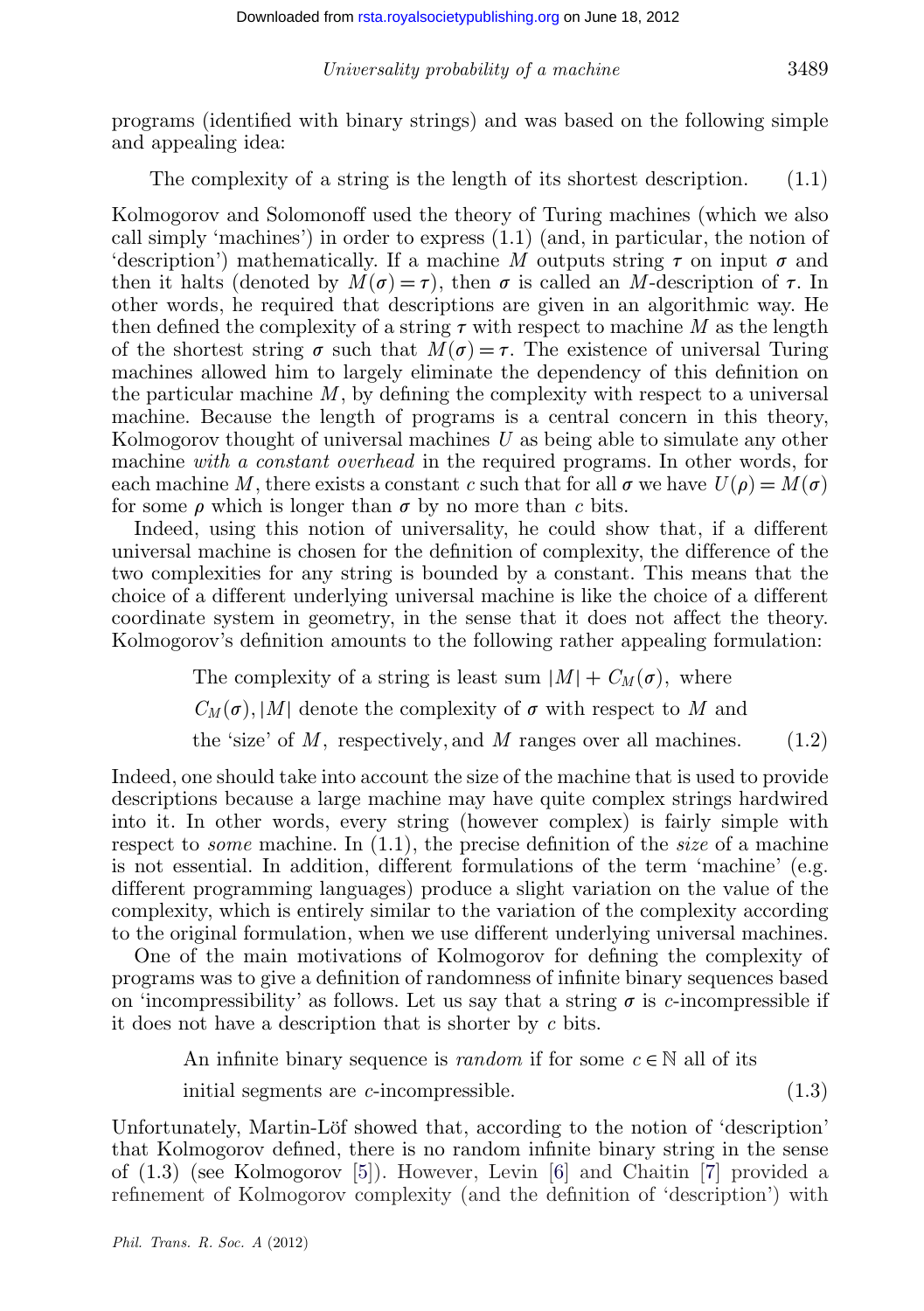respect to which (1.3) gives a very plausible mathematical counterpart to the intuitive notion of randomness. They observed that, given a string  $\sigma$ , one can extract information not only from the bits of  $\sigma$  *but also from its length*. Hence, the information that a string contains (measured in bits) is not reflected in the Kolmogorov complexity of the string (as we defined it earlier) but rather in the sum of this complexity with the information that is coded in the length of its shortest description.

Therefore, if we wish to define the complexity of a string as a reflection of the information that it contains (in terms of the number of bits), we need to use Turing machines that cannot use the length of a description in the computation of the string that is being described. Such machines are sometimes called *selfdelimiting* because they operate with the restriction that the reading head moves only forward, and by the time they read the last bit of the input they have to halt. Such a modification does not allow the machine to scan the input and use its length as additional input information in computing the output. Moreover, they are equivalent to the so-called *prefix-free machines*—i.e. machines whose domain is prefix free (i.e. there is no string such that both it and a proper extension of it belong to the domain). Such a modification gives the so-called *prefix-free complexity* (defined as mentioned earlier, but with prefix-free machines instead of plain Turing machines), which is not only a motivated refinement of Kolmogorov complexity but also allows the development of a theory of randomness for infinite binary strings based on Kolmogorov's original proposal (1.3).

In fact, Martin-Löf [\[8\]](#page-23-0) had already given a definitive mathematical definition of a random (infinite) sequence long before the developments of Levin [\[6\]](#page-23-0) and Chaitin [\[7\]](#page-23-0). He followed a measure-theoretic approach by specifying a canonical countable family of null sets in the space of infinite binary sequences (with the uniform measure) and calling a sequence random when it does not belong to any member of this family. This family is the collection of effectively null sets, i.e. sets of the form  $\cap_j U_j$  where  $(U_j)$  is a uniform sequence of  $\Sigma_1^0$  classes such that  $\mu(U_i) < 2^{-j-1}$ . The idea behind this definition is that each member of the canonical family represents a stochastic test that looks for special properties of sequences. The sequences that have algorithmically special features will belong to a member of this family; hence they will not be random; and vice versa. These sequences are called Martin-Löf random.

Schnorr (see Chaitin [\[7\]](#page-23-0)) showed a sequence is Martin-Löf random if and only if it is random according to the approach of Kolmogorov (based on (1.3) and the use of prefix-free machines). In other words, if we let  $K(\sigma)$  denote the prefixfree complexity of  $\sigma$  (with respect to a fixed underlying universal prefix-free machine), then an infinite binary sequence *X* is Martin-Löf random if and only if  $K(X \upharpoonright n) \geq n - c$  for some constant *c* and all  $n \in \mathbb{N}$ . In other words, if for each  $n \in \mathbb{N}$  the first *n* bits of *X* cannot be compressed by more than *c* bits.

The approaches of Martin-Löf and Kolmogorov should not be viewed as fixed definitions of randomness of infinite binary sequences but rather as a framework in which we can calibrate and study randomness of various strengths. For example, we can introduce parameters in the basic definitions that we discussed earlier, in the form of oracles in the underlying machines. This *relativization* provides natural equivalent definitions of the notion of an infinite binary sequence *X* being random relative to an infinite binary sequence *Y* . In particular, if *X* is random relative to  $\emptyset^{(n)}$  (the halting problem iterated *n* times), then we call it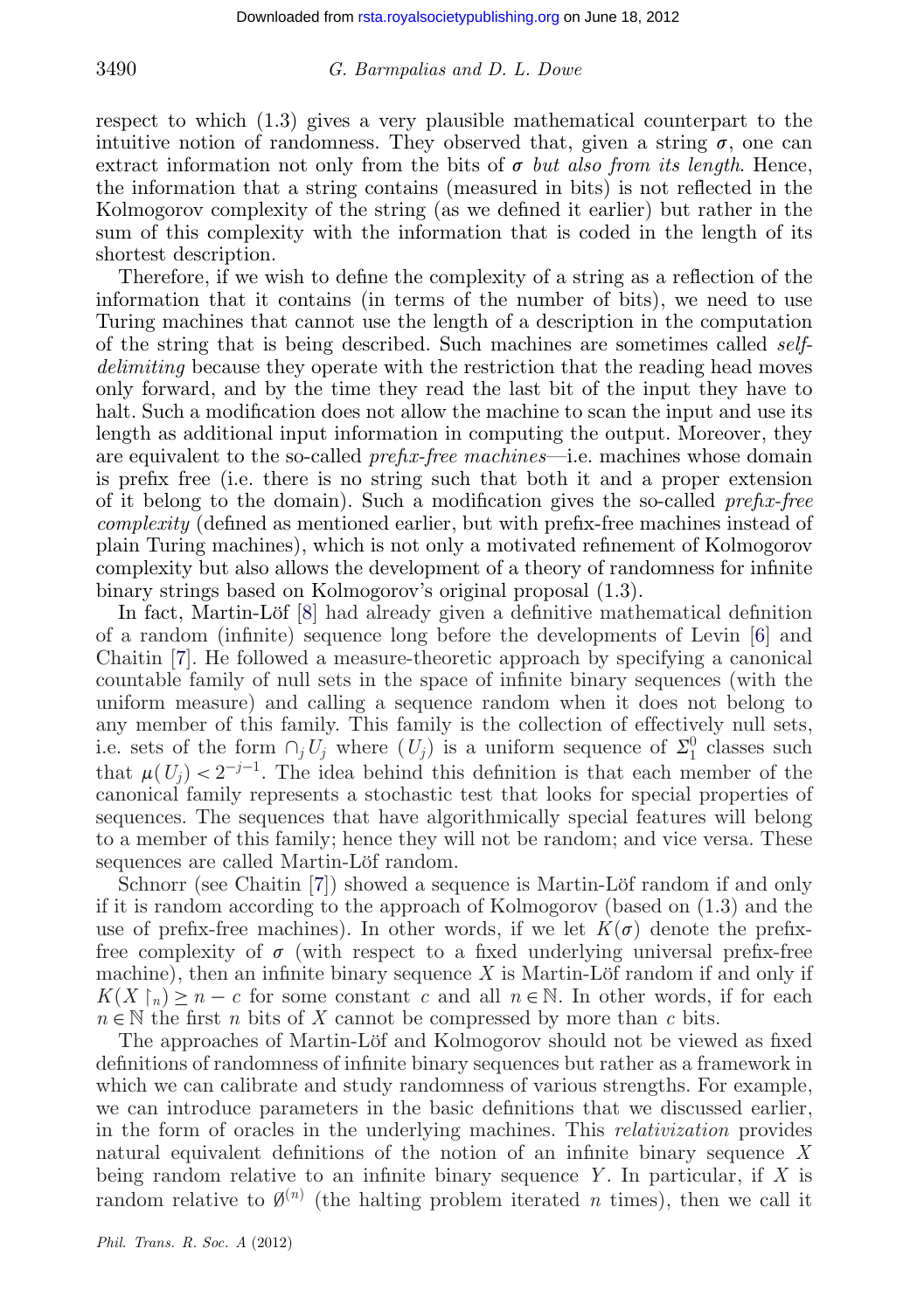$n+1$ -random.<sup>1</sup> This, in turn, provides a natural hierarchy of randomness notions. For a more detailed discussion of the basic concepts and results of algorithmic randomness (of strings and infinite sequences), we refer the reader to Nies [\[9,](#page-23-0) ch. 2 and 3] and for a more elaborate history of the subject we refer to Li & Vitányi [\[10\]](#page-23-0), Zvonkin & Levin [\[11\]](#page-23-0) and van Lambalgen [\[12\]](#page-23-0).

# (*b*) *Random numbers as probabilities of universal prefix-free machines*

Intuitively, random streams (i.e. infinite binary sequences) are very typical and have no special features that distinguish them. Despite this, Chaitin [\[7\]](#page-23-0) showed that 'natural' examples of random streams can be obtained by considering a certain probability related to any given universal prefix-free machine. This probability was first introduced by Zvonkin & Levin [\[11\]](#page-23-0). Of course, probabilities are real numbers between 0 and 1, but we can easily identify them with streams if we consider their binary expansion (which is unique, if the number is irrational). Hence, we can talk about *random real numbers* and, in this fashion, we may refer to the elements of the Cantor space  $2^{\omega}$  (the set of infinite binary sequences) as *reals*.

Chaitin considered the situation where random bits are fed as an input to a universal prefix-free machine *U* one after the other, until (if ever) the machine halts on the input consisting of the random bits that we provided. He then considered the probability  $\mathcal{Q}_U$  that the machine will eventually halt in such an experiment, which he called the *halting probability of the machine U*. This is given by

$$
\Omega_U = \sum_{U(\sigma)\downarrow} 2^{-|\sigma|},\tag{1.4}
$$

where the sum is taken over all strings on which *U* halts. Chaitin [\[7\]](#page-23-0) showed that the halting probability of any universal machine is a random number, thus providing concrete examples of randomness. Another feature of these numbers is that they can be approximated by an increasing computable sequence of rational numbers, and this can be seen from (1.4). Such real numbers are called *left computably enumerable*, or *left c.e.* for short. Similarly, a real number is *right c.e.* if it is the limit of a decreasing computable sequence of rational numbers.

By the cumulative effort of Solovay [\[13\]](#page-24-0), later Calude *et al.* [\[14\]](#page-24-0) and finally Kučera  $\&$  Slaman [\[15\]](#page-24-0), a characterization of the reals that are halting probabilities of universal prefix-free machines was obtained. It was shown that a real number has this property exactly when it is a random c.e. real. A nice and concise proof of this was described by Downey & Hirshfeldt [\[16,](#page-24-0)  $\S$ 9.2] (we will make essential use of the methods that are discussed there in our technical arguments in §§4 and 5).

We may obtain more highly random numbers if we consider a universal prefixfree machine that works with an oracle X. Then, the halting probability  $Q^X$  of this machine will be random relative to *X*. By increasing the complexity of *X*, the level of randomness of  $\Omega^X$  is also increased accordingly. Such probabilities  $\Omega^X$ were studied thoroughly in the study of Downey *et al.* [\[17\]](#page-24-0) (we make use of some of the results in that paper in §3).

<sup>1</sup>Occasionally  $\emptyset^{(1)}$  is also denoted by  $\emptyset'$ .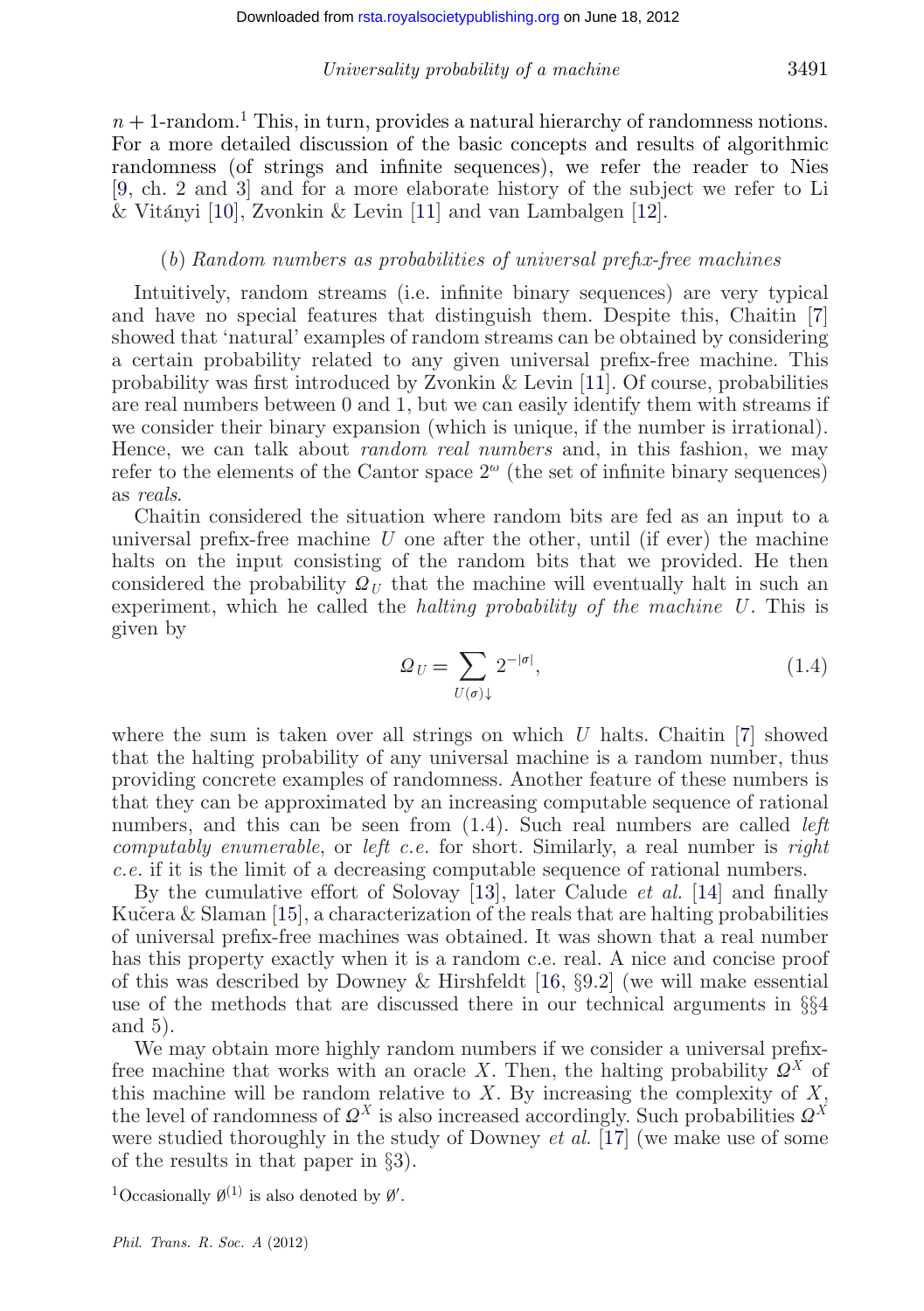On the other hand, there have been attempts to obtain highly random numbers without the use of oracle machines. In Becher & Chaitin [\[18\]](#page-24-0), a number that is random relative to  $\emptyset^{(2)}$  was obtained as the probability that a universal prefix-free machine outputs an infinite stream with only finitely many 0s, during an infinite computation. In Becher and co-workers [\[19,20\]](#page-24-0), such numbers are obtained as probabilities that a universal prefix-free machine outputs a string that belongs to a complicated set. For example, in Becher *et al.* [\[19\]](#page-24-0), the numbers

$$
\Omega[X] = \sum_{U(\sigma) \in X} 2^{-|\sigma|} \tag{1.5}
$$

were studied, where *U* is a universal prefix-free machine and *X* is a given set. This work was extended in Becher & Grigorieff [\[20\]](#page-24-0), where it was shown that for each  $n \geq 1$  the number in (1.5) is *n*-random whenever X is partial many-one  $\Sigma_n^0$ -complete.<sup>2</sup>

However, one may argue that the above-mentioned examples of highly random numbers are not entirely 'natural', as they directly depend on auxiliary sets that are well known to have high complexity from computability theory (via diagonalization arguments). In this paper, we provide a natural example of a highly random number (random relative to  $\mathcal{O}^{(3)}$ ) that directly reflects a probability of a universal machine related with universality and does not depend on external parameters. Moreover, as we explain in §1*d*, it was originally defined by Wallace without the intention of exhibiting a random number (he believed it was zero).

#### (*c*) *Universality variations for prefix-free machines*

The notion of a universal machine in Kolmogorov complexity was defined in §1*a*. However, there is more than one way to define it, and not all of them are equivalent. In this section, we give two standard notions of universality: a strong one and a weaker one, and discuss their differences. At this point, our discussion becomes more mathematical; so let us clarify the terminology and notations that we use. By 'machine', we mean *Turing machine* with domain a subset of the set  $2^{<\omega}$  of finite binary strings. The output of the machines is also a subset of  $2^{<\omega}$ . If *M*, *N* are two machines, then we write  $M(\sigma) = N(\tau)$  if either both  $M(\sigma)$  and  $N(\tau)$  converge to the same value, or both of them diverge. We use  $\subset$  to denote the prefix relation on strings (as well as the subset relation, when the variables range over sets).

The standard way to define a universal prefix-free machine is to make it simulate any other machine via a *constant* overhead. The standard example is the machine  $U(0^e1\sigma) = M_e(\sigma)$ , where  $(M_e)$  is an effective enumeration of all prefixfree machines. Machines with this property will simply be called *universal* from now on. Moreover, the operation of concatenation on strings will often be denoted by '∗'.

**Definition 1.1 (universality).** A prefix-free machine *U* is called *universal* if for each prefix-free machine *M* there is a string  $\tau$  such that  $M(\sigma) = U(\tau * \sigma)$  for all strings  $\sigma$ .

<sup>&</sup>lt;sup>2</sup>A set *A* is partial many-one reducible to a set *B* if  $A = f^{-1}(B)$  for some partial computable function *f*. For more references about partial many-one reductions, see Becher & Grigorieff [\[20,](#page-24-0) §2].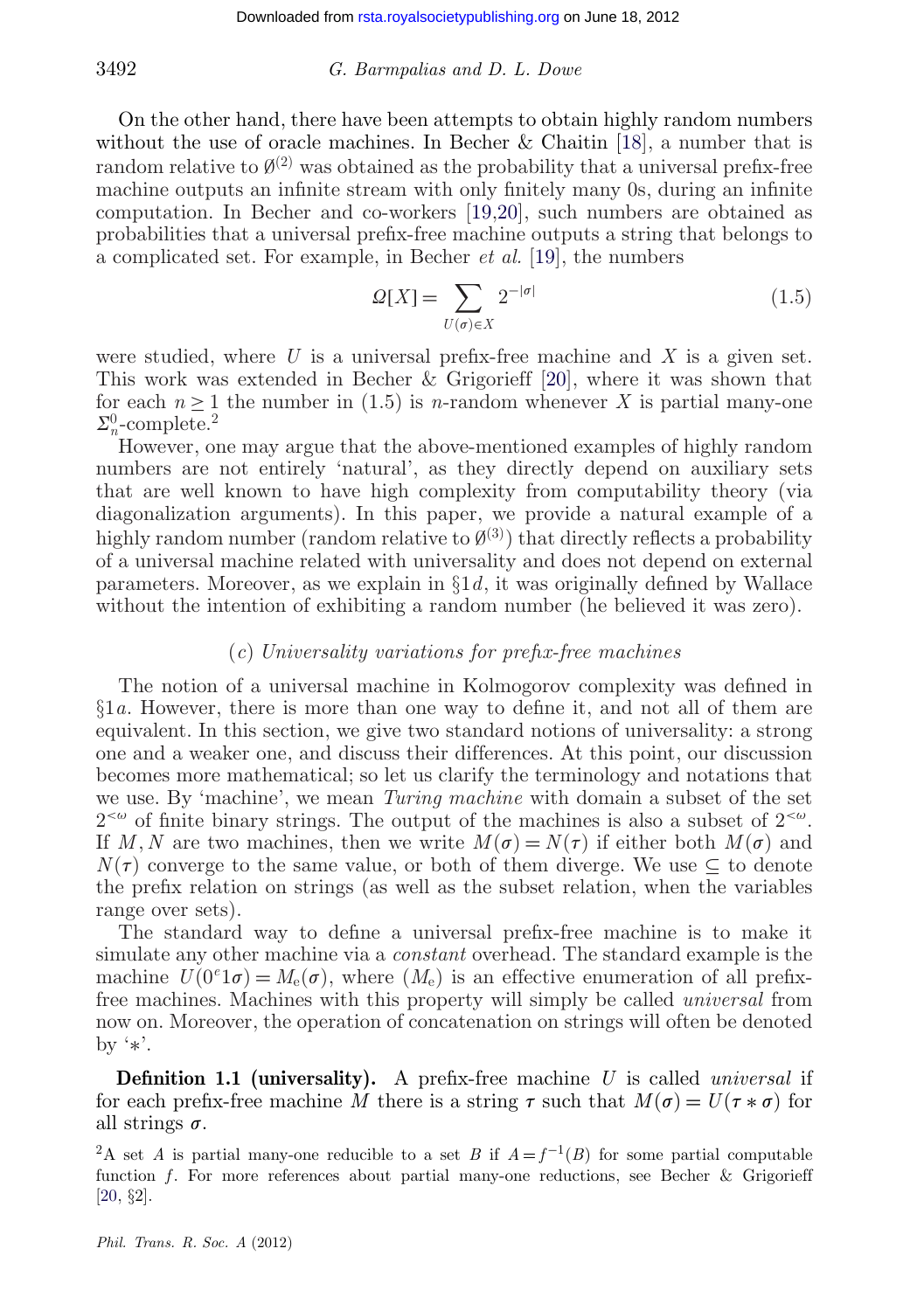Occasionally, a more general notion of universality is used in Kolmogorov complexity, which is the one we mentioned in  $\S 1a$ . This is when we merely require the simulation to take place with *at most a constant overhead*. This turns out to be an essential requirement for a machine to be called universal. Indeed, let *KV* denote the prefix-free complexity with respect to machine *V*. In Kolmogorov complexity, a basic requirement for an underlying prefix-free machine *U* (with respect to which we measure the complexity of strings) is that, for each prefix-free machine *M*, there exists a constant *c* such that  $K_U(\sigma) \leq K_M(\sigma) + c$  for all strings  $\sigma$ . Such machines are often called '(additively) optimal' [\[10,](#page-23-0) definition 2.0.1] because, modulo a constant, they produce the shortest descriptions compared with any other prefix-free machine. An equivalent way to express this property is as follows.

**Definition 1.2 (weak universality).** A prefix-free machine U is called weakly universal if for each prefix-free machine *M* there is a constant *c* such that, for each string  $\sigma$ , we have  $M(\sigma) = U(\tau)$  for some string  $\tau$  with  $|\tau| \leq |\sigma| + c$ .

In some papers, e.g. Figueira *et al.* [\[21,](#page-24-0) definition 1], universal machines are called *universal by adjunction*, reserving the term 'universal' for weakly universal machines in terms of definition 1.2. The easiest way to produce a weakly universal prefix-free machine is to make it universal. However, not all weakly universal machines are universal. In fact, sometimes this distinction matters, as it does in various results in Figueira *et al.* [\[21\]](#page-24-0).

In our paper, we deal with both notions of universality, but the case of weak universality tends to be less interesting (with respect to the notions that we study). Indeed, as we see in §2, the notion of *universality probability*—the main object of study in this paper—becomes less robust when it is considered with respect to weakly universal machines. Moreover, the question of Wallace that motivated this work (see §1*d*) referred to the stronger notion of universality. For these reasons, we are mainly concerned with the notion of definition 1.1.

#### (*d*) *Universality probability of a machine and a question of C. S. Wallace*

Wallace was a physicist and statistician at Monash University, Clayton, Australia, who developed a strong interest in information theory and in particular the *minimum message length* (MML) approach to inductive inference, learning theory and the complexity of programs. His work on this topic, much of which is discussed in his book [\[22\]](#page-24-0), was heavily influenced by ideas and methods in machine learning, statistics, econometrics, inductive inference and philosophy. See Dowe [\[23\]](#page-24-0) for a survey of Wallace's work as well as Wallace & Dowe [\[24\]](#page-24-0) for a comparison of MML with Kolmogorov complexity.

Wallace was interested in the notion of a real *preserving universality* with respect to a prefix-free machine, and in particular the probability of this event (see Dowe [\[23,](#page-24-0)  $\S 0.2.2$ , p. 530, column 1 and footnote 70 and [\[25,](#page-24-0)  $\S 2.5$ , p. 913]).

**Definition 1.3 (preserving universality).** A real *X preserves* [*weak*] *universality* with respect to a prefix-free machine *M*, if all machines  $M_n(\sigma) := M(X \upharpoonright n * \sigma)$ ,  $n \in \mathbb{N}$  are [weakly] universal.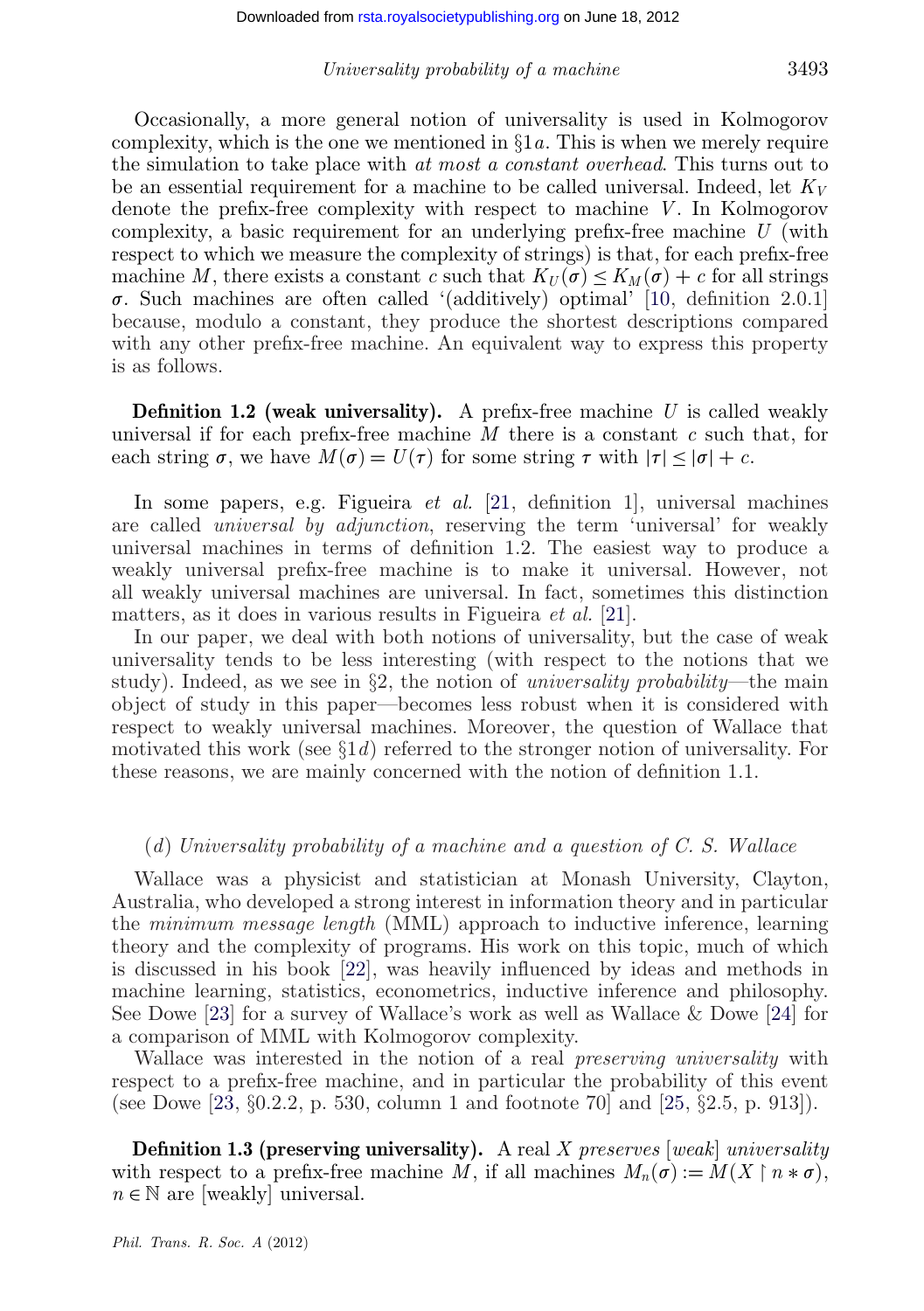The *universality probability* of a prefix-free machine *M* is the measure of the reals that preserve universality with respect to *M*. Clearly, if *M* is not universal, then it has universality probability 0. In  $\S$ 2, we will see that the converse is also true.

The philosophical motivation of Wallace for considering these notions was his intuition that (vaguely speaking)

as an individual accumulates information, with

probability 1 he eventually loses 'universality'.

In other words, he believed that the universality probability of any machine is 0. This conjecture was the starting point and the main motivation for this project. In §2, we refute it, showing that for a universal machine it is always a number strictly between 0 and 1. After this basic result was obtained, we wished to obtain various logical and computational properties of these numbers such as their arithmetical complexity and their Turing degree. Ultimately, we characterized them as the reals that are random relative to  $\mathcal{O}^{(3)}$  and right c.e. relative to the same oracle. On the basis of this main result and various results from the literature, we calculated the exact place of these numbers in the arithmetical hierarchy of complexity and showed that their Turing degrees vary with the choice of the underlying universal prefix-free machine. The latter corollary contrasts with the fact that the halting probabilities of universal prefix-free machines all have the same Turing degree (the degree of the halting problem). These results are stated in detail in §3, and the more technical arguments are deferred until §§4 and 5.

The characterization of universality probabilities has the same spirit as the characterization of halting probabilities from earlier studies [\[13–15\]](#page-24-0) that we discussed in §1*b*. In fact, in a certain sense, the two probabilities are complementary as we show in §3 (corollary 3.5). Moreover, the characterization of universality probabilities is considerably harder to obtain than the case of halting probabilities because we deal with 4-quantifier complexity as opposed to the 1-quantifier complexity of the halting probabilities. The additional obstacles stem from the fact that this notion does not have counterparts in lower arithmetical levels and this lack of inductive structure forces us to work directly on the computable level with the aim of meeting conditions on the fourth level of arithmetical complexity (instead of transferring a simpler argument of a lower level to the fourth level by the use of parameters and an inductive step). As consequence, the main argument of §4 does not involve oracle computations. The specific novelties and obstacles to this argument are detailed throughout §4. Note, however, that oracle computations are used in §§3 and 5 in order to derive further properties of the universality probabilities, from the main result and a wealth of results from the literature. Moreover, the techniques used in the easier case of halting probabilities are fully utilized in our arguments.

#### **2. Basic properties of universality probability**

It will be useful to discuss the complexity of the class of reals that preserve [weak] universality (with respect to some machine *M*). Notice that if *M* is not universal, then this class is empty. Let  $(V_e)$  be a standard list of all prefix-free machines.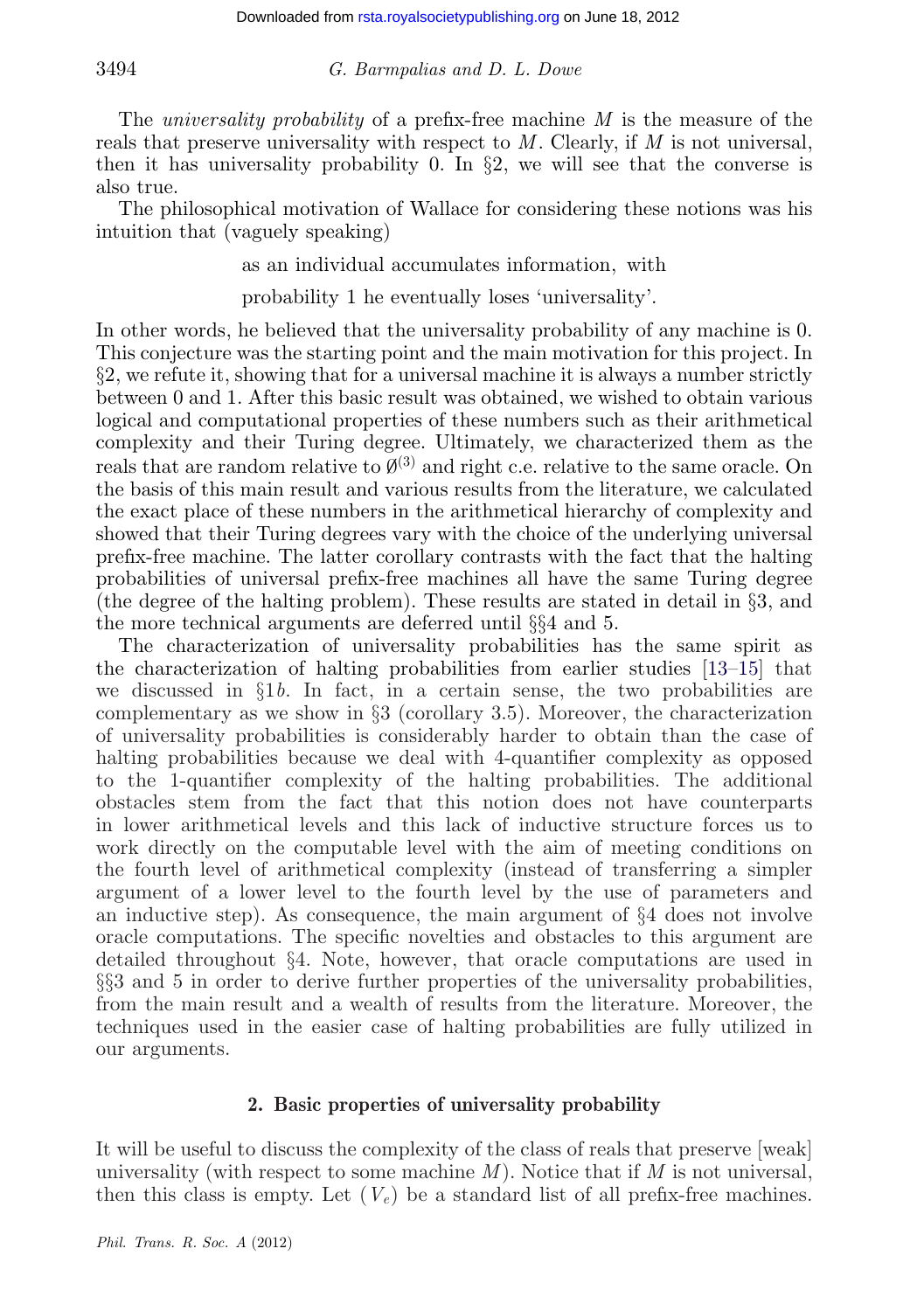The number *e* is said to be an index of the machine *Ve*. Notice that we use natural numbers to index machines, instead of strings. Let  $P(e, n, \tau, \sigma, s)$  be the computable predicate that  $V_e(\tau * \sigma)[s] = V_n(\sigma)[s]$  (where the suffix [*s*] indicates the state of the machine after it has performed *s* steps). Then, the property that machine *e* is universal can be expressed by the  $\Pi_4^0$  predicate  $\forall n \exists \tau \forall \sigma, t \exists s > t$ ,  $P(e, n, \tau, \sigma, s)$ . Similarly, the property that machine *e* is weakly universal can be expressed by the  $\Pi_4^0$  predicate  $\forall n \exists c \forall \sigma, t \exists s > t, \tau[|\tau| \leq |\sigma| + c \wedge P(e, n, \tau, \sigma, s)].$ However, the variables in *P* are not entirely 'independent' (e.g. if  $V_e(\tau) \downarrow$  this affects P on all variables  $\sigma$ ). For this reason, the set of indices of [weakly] universal machines has lower complexity.

**Proposition 2.1 (folklore).** *The set of indices of the* [*weakly*] *universal*  $\emph{prefix-free machines is $\Sigma^0_3$-complete.}$ 

*Proof.* Let *P* be as in the above-mentioned discussion and let *n* be the index of a fixed universal machine. Then, the programs *e* that can simulate any other program (in the sense of definition 1.1) are exactly the ones that can simulate *Vn*. Hence, *Ve* is universal if and only if

$$
\exists \tau \forall \sigma, t \exists s > t, \ P(e, n, \tau, \sigma, s). \tag{2.1}
$$

Therefore, they form a  $\Sigma_3^0$  set. Similarly, the programs *e* that can weakly simulate any other program (in the sense of definition 1.2) are exactly those that can weakly simulate  $V_n$ . Hence,  $V_e$  is weakly universal if and only if

$$
\exists c \forall \sigma, t \exists s > t, \tau[|\tau| \le |\sigma| + c \land P(e, n, \tau, \sigma, s)]. \tag{2.2}
$$

Therefore, they too form a  $\Sigma_3^0$  set.

In order to show that (2.1) and (2.2) are  $\Sigma_3^0$ -complete, let  $Q(e, t, k, s)$  be a computable relation such that the predicate  $\exists t \forall k \exists s \ Q(e, t, k, s)$  is  $\Sigma_3^0$ -complete. Let  $(\tau_i)$  be an infinite computable prefix-free sequence of strings. Then for each *e*, we can make a program *f*(*e*) such that

$$
\forall \sigma \ V_{f(e)}(\tau_t * \sigma) = V_n(\sigma) \iff \forall k \exists s \ Q(e, t, k, s)
$$
 (2.3)

for each  $t \in \mathbb{N}$  and all strings in the domain of  $V_{f(e)}$  extend some  $\tau_i, i \in \mathbb{N}$ . This is simply carried out by expressing the  $\Pi_2^0$  predicate  $\forall k \exists s \ Q(e, t, k, s)$  as the lim sup of a computable function *g* with binary values, and updating the  $V_{f(e)}$ -simulation of  $V_n$  on extensions of  $\tau_t$  at stages *s* where  $g(s) = 1$ . By (2.3) (and the fact that all  $V_{f(e)}$ -computations are enumerated on strings that are prefixed by some  $\tau_i$ ,  $i \in \mathbb{N}$ , we have that

$$
\exists t \forall k \exists s \ Q(e, t, k, s) \Longleftrightarrow \exists \tau \forall \sigma, t \exists s > t, \ P(f(e), n, \tau, \sigma, s)
$$

$$
\iff \exists c \forall \sigma, t \exists s > t, \tau [\vert \tau \vert \le \vert \sigma \vert + c \land P(f(e), n, \tau, \sigma, s)].
$$

Because  $f$  is computable, it follows that the predicates in  $(2.1)$  and  $(2.2)$  are  $\Sigma_3^0$ -complete.

The proof of proposition 2.1 may be useful to some readers as an introduction to the spirit of the main arguments in §§4 and 5.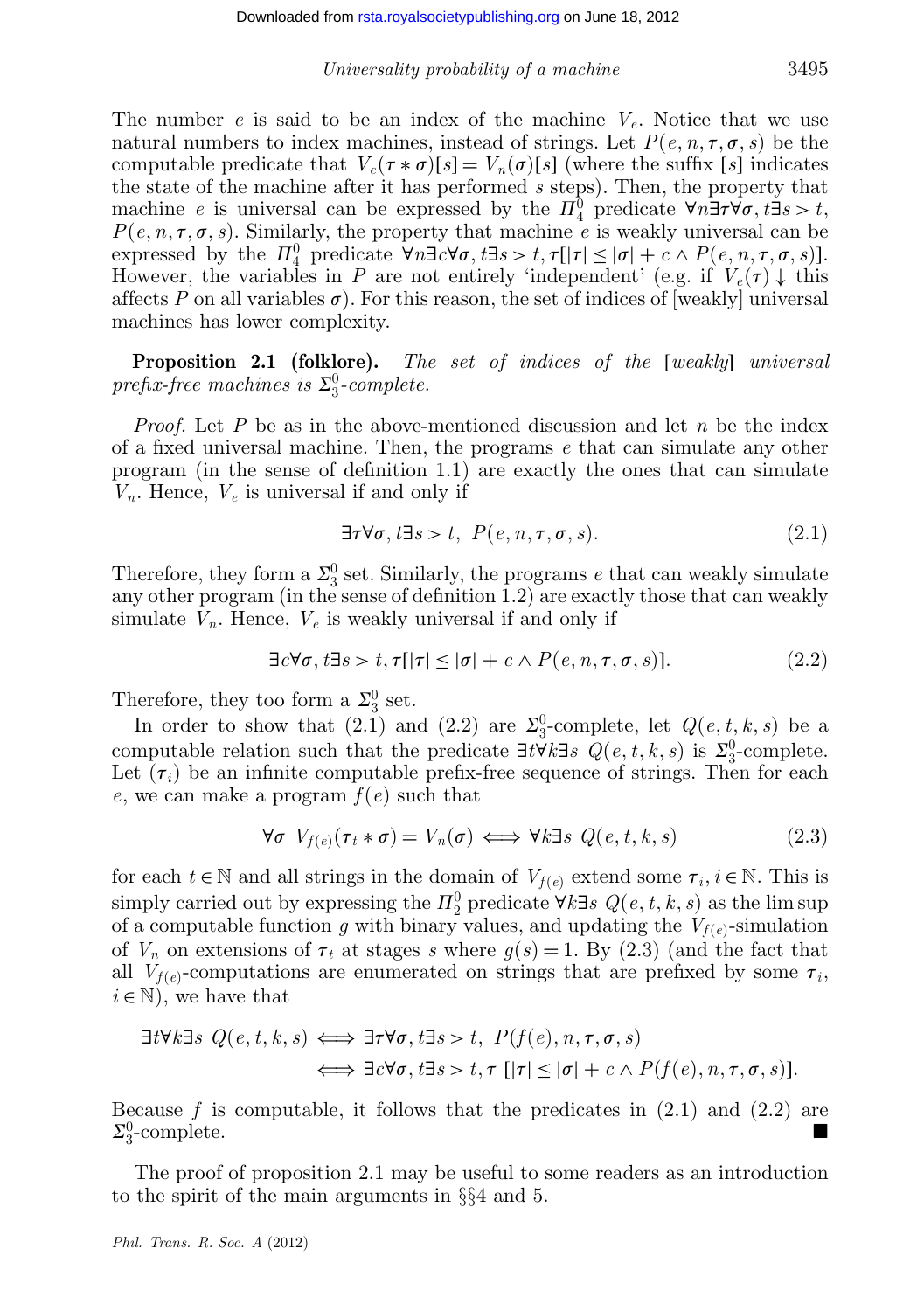It is not hard to see that the class of reals that preserve [weak] universality (with respect to some machine *M*) can be represented as the class of infinite paths through a  $\emptyset^{(3)}$ -computable tree *T*. Indeed, let *N* be a universal prefix-free machine and let

$$
\sigma \in T \iff \exists \tau \forall \rho, t \exists s > t, \ M(\sigma * \tau * \rho)[s] = N(\rho)[s]. \tag{2.4}
$$

Clearly, *T* is a tree (i.e. a downward closed set of strings) and, because the  $\Sigma_3^0$  predicate in the second clause of the equivalence in (2.4) is computable from  $\emptyset^{(3)}$ , it is computable from this oracle. Moreover, by definition, a real preserves universality with respect to *M* if and only if it is a path through *T*. Similar observations apply for the case of weak universality. Therefore, we have the following:

The class of reals that preserve [weak] universality with

respect to a machine *M* is a 
$$
\Pi_1^0(\emptyset^{(3)})
$$
 class. (2.5)

In this paper, we are mainly interested in the measure of the class of (2.5), in the non-trivial case when *M* is a universal machine. We will first show that this measure is always positive and then that it is always a 4-random number (i.e. random relative to  $\mathcal{O}^{(3)}$ ). The case of weak universality turns out to be less robust and less interesting.

**Proposition 2.2.** *There exists a weakly universal machine V that does not preserve weak universality with respect to any real.*

*Proof.* Let *U* be a universal machine. For each string  $\sigma$ , if  $U(\sigma) = \tau$  let  $V(j*)$  $\sigma$ ) =  $\tau$ , where *j* is 0 or 1 according to whether | $\tau$ | is even or odd, respectively. Clearly, *V* is weakly universal. However, for each non-empty string  $\rho$ , the machine  $M_{\rho}(\sigma) := V(\rho * \sigma)$  is not weakly universal. Indeed, if the first digit of  $\rho$  is 1, then  $M<sub>o</sub>$  gives descriptions to only strings of odd length. Similarly, if the first digit of  $\rho$  is 0, then it gives descriptions to only strings of even length. This shows that no real preserves weak universality with respect to *V* .

On the other hand, theorem 2.4 shows that some machines preserve [weak] universality with respect to a set of reals of positive measure. Our last comment about weak universality is in lemma 3.2, where we show that, for some machines *V* , the measure of reals that preserve weak universality with respect to *V* is 4-random. From now on, we focus on the case of universality (in the sense of definition 1.1).

**Definition 2.3 (universality probability).** The [weak] *universality probability* of *M*, denoted by  $P_M$  (denoted by  $P_M^w$ ), is the measure of all reals that preserve [weak] universality with respect to *M*.

A related notion is the halting probability  $\Omega_M$  of a machine M that was introduced by Chaitin [\[7\]](#page-23-0). In order to draw an analogy with definitions 1.3 and 2.3, we say that a prefix-free machine *M* halts on a real *X* if it halts on some initial segment of *X*. Then,  $\Omega_M$  is the measure of all reals *X* on which the machine *M* halts and is expressed formally as  $\Omega_M = \sum_{M(\sigma)\downarrow} 2^{-|\sigma|}$ . If *U* is a universal machine,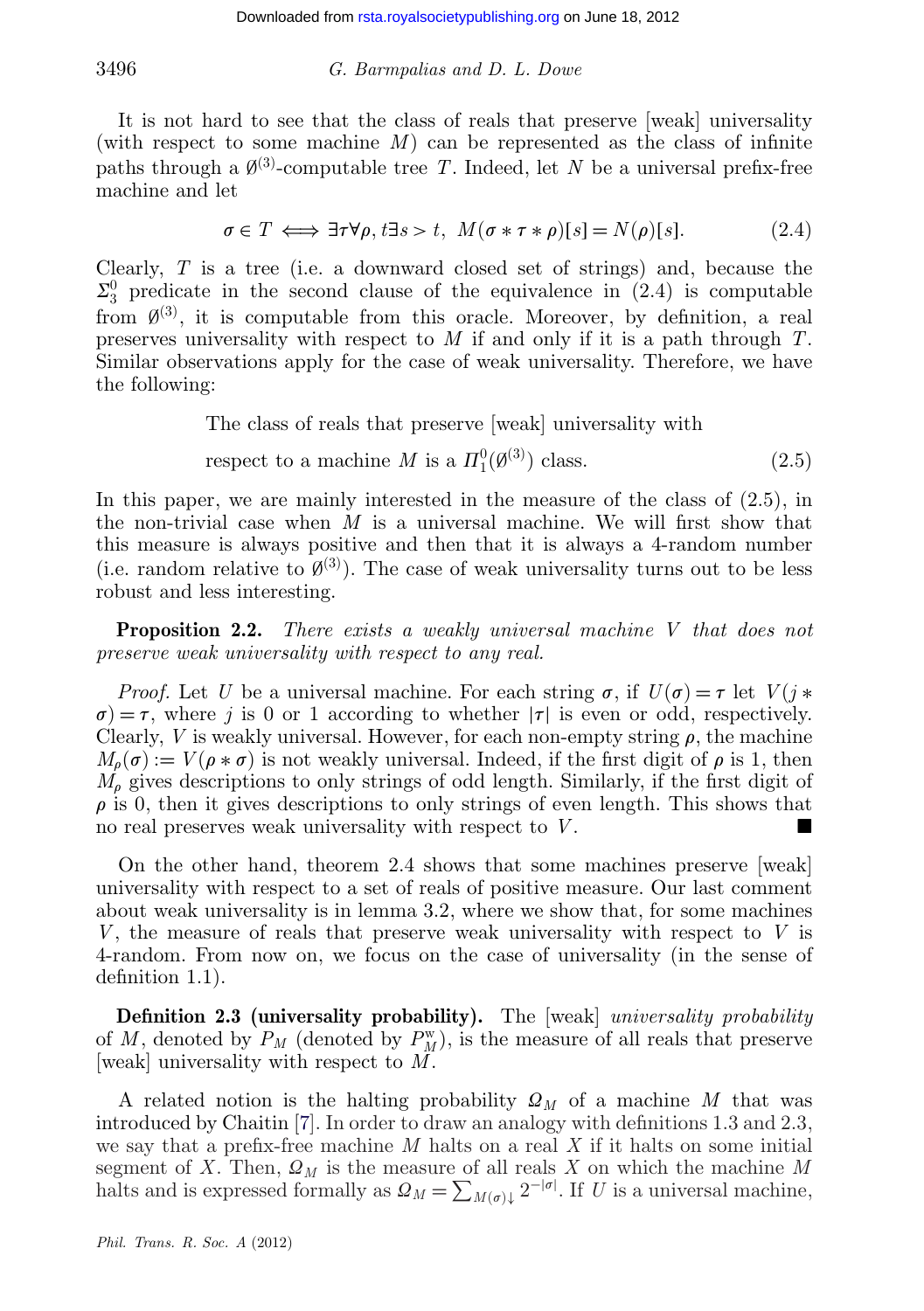then clearly  $Q_U > 0$ . In addition,  $P_U^{\text{w}} \leq 1 - Q_U$  because, if *U* halts on some input, no real extending that input can preserve universality. Hence,  $P_U^{\text{w}} < 1$  for every universal machine *U*. We wish to show that we also have  $P_U > 0$  and  $P_U^w > 0$ . It suffices to construct a universal machine *V* such that  $P_V > 0$ . Indeed, then we argue that  $P_U > 0$  (hence  $P_U^w > 0$ ) as follows. Because *U* is universal, there is some  $\tau$  such that  $V(\sigma) = U(\tau * \sigma)$  for all strings  $\sigma$ . Then, for every X that preserves universality with respect to *V*, the sequence  $\tau * X$  preserves universality with respect to *U*. Therefore,  $P_U \geq 2^{-|\tau|} \cdot P_V > 0$ . The proof of the following theorem sets the basis for the more complex arguments of §§4 and 5.

**Theorem 2.4.** *The universality probability of any universal machine is strictly between 0 and 1.*

*Proof.* As we explained already, for the proof of the theorem it suffices to construct a universal machine *V* such that  $P_V > 0$ . In order to achieve this, we will enumerate a  $\Sigma_1^0$  class *Q* of measure < 1, such that every real in the  $\Pi_1^0$  class  $2^{\omega} - Q$  preserves universality by adjunction (with respect to *V*). Obviously, *Q* will contain the domain of *V*, i.e. the sequences on which *V* halts.

Let *U* be a universal prefix-free machine. The machine *V* will be constructed through an iteration of *U* on various cylinders  $[\sigma] := \{X \in 2^{\omega} | \sigma \subset X\}$ . In what follows, we identify strings  $\sigma$  with the corresponding basic open sets  $[\sigma]$  of the Cantor space  $2^{\omega}$ . In addition, we identify sets  $Q[s]$  of strings with the corresponding open sets of the space, consisting of the sequences extending one of the strings in  $Q[s]$ . Let  $Q[0] = \emptyset$ .

*Construction.* At stage  $s + 1$ , consider the set  $C[s]$  of strings  $\sigma$  of length *s* such that  $[\sigma] \not\subseteq Q[s]$ . For each  $\sigma \in C[s]$ , do the following. Find a string  $\tau$  of length  $> 2s + 2$  extending  $\sigma$  which has no prefix in *Q*[*s*]. Let  $V(\tau * \rho) := U(\rho)$  for all strings  $\rho$ . Put  $\tau$  in  $Q[s+1]$ .

*Verification.* First, note that the sets  $Q[s]$  are clopen; therefore, the string  $\tau$  will always be found in the construction for each  $\sigma$  of length *s* such that  $[\sigma] \not\subset Q[s]$ . So, the construction is well defined. In addition, by the construction we have  $V(\tau)[s] \downarrow$  for some string  $\tau$  only if some prefix of  $\tau$  is in *Q*[*s*]. Therefore, the new definitions of V at each stage are enumerated in cylinders  $[\sigma]$  where there is no previous convergence of *V* . So, *V* is a consistent and prefix-free Turing machine.

Now let  $Q := \bigcup_s Q[s]$  and suppose that  $X \in 2^{\omega} - Q$ . Then, by the construction, we have  $X \restriction s \in C[s]$  for all  $s \in \mathbb{N}$ . Therefore,  $X$  preserves universality with respect to *V*. It remains to show that  $\mu(Q) < 1$ . Notice that  $C[s]$  consists of at most  $2<sup>s</sup>$  strings at each stage *s*. By the way we choose the strings in  $Q[s+1]$  from *C*[*s*] (for each string of length *s*, we choose at most one extension of it of length  $2s + 2$ , we have that  $\mu(Q[s+1] - Q[s]) \leq 2^{-s-2}$ . Because  $Q = \bigcup_s Q[s]$ , we have  $\mu(Q) < 1$ .

In the proof of theorem 2.4, we constructed a universal machine *V* and a  $\Pi_1^0$ class *P* of positive measure such that every real in *P* preserves universality with respect to *V*. If *U* is a universal machine, there exists  $\tau$  such that  $V(\sigma) = U(\tau * \sigma)$ for all strings  $\sigma$ . Therefore, all reals in the  $\Pi_1^0$  class  $P_* = {\tau * X | X \in P}$  preserve universality with respect to *U*. Moreover,  $\mu(P_*) = 2^{-|\tau|} \cdot \mu(P) > 0$ ; so we have the following.

**Corollary 2.5.** *Given a universal machine U*, *there exists a*  $\Pi_1^0$  *class P of positive measure such that all reals in P preserve universality with respect to U .*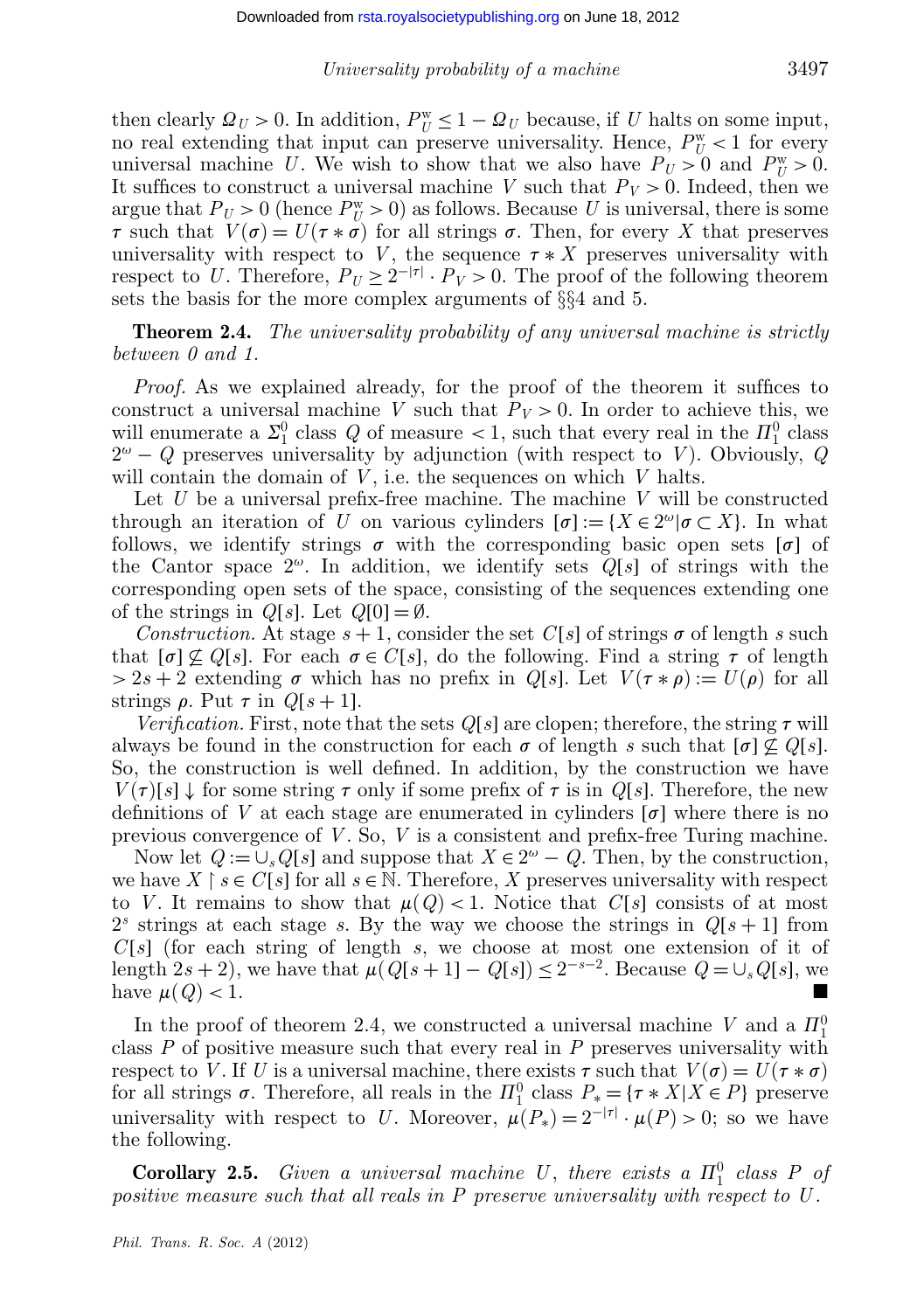A result of Kučera [\[26\]](#page-24-0) says that if  $P$  is a  $\Pi_1^0$  class of positive measure, then every Martin-Löf random sequence has a final segment in *P*. Therefore, we have the following consequence.

**Corollary 2.6.** *If U is a universal prefix-free machine and X a Martin-Löf random sequence, then some final segment of X preserves universality with respect to U .*

In the proof of theorem 2.4, by modifying the number  $2s + 2$  in the construction, we can clearly make sure that the measure of the class *Q* is arbitrarily small. Hence, we can make sure that  $P_V$  is as close to 1 as we wish. Similarly, by choosing the domain of *V* to have suitably large measure, we can ensure that  $P_V$  is as close to 0 as we wish. Moreover, recall that the machine *V* that is built is universal. Therefore, we have the following consequence of the argument in the proof of theorem 2.4.

**Corollary 2.7.** *If U ranges over the universal prefix-free machines, then we have*  $\sup_U P_U = 1$  *and*  $\inf_U P_U = 0$ *.* 

Typical reals in the sense of Baire category are called *generic*. These are the sequences that meet every 'definable' dense set of strings. Various interpretations of 'definable' yield various levels of genericity. One of the weakest such notions is 1-genericity. A real *X* is 1-generic if every  $\Sigma_1^0$  set of strings that is dense along *X* (i.e. *X* is an accumulation point of the neighbourhoods in the set) has a prefix of *X*. The following observation contrasts corollary 2.6.

**Proposition 2.8.** *If M is a prefix-free machine and X is a* 1*-generic real, then X does not preserve universality with respect to M . Hence, the set of reals that preserve universality with respect to a prefix-free machine is a meagre set.*

*Proof.* If a real *X* preserves universality with respect to *M*, then the domain of *M* is a  $\Sigma_1^0$  set of strings that is dense along *X*. Moreover, no prefix of *X* is in the domain of *M*. This means that in this case *X* cannot be 1-generic. Because the set of 1-generic reals is a co-meagre set, the set of reals that preserve universality with respect to *M* is meagre.

An easy modification of the proof of theorem 2.4 yields the following observation.

**Proposition 2.9.** *Every computable real preserves universality with respect to some prefix-free machine V . Hence, for every computable real X and any universal prefix-free machine U, some finite variation*  $\sigma * X$  *of X preserves universality with respect to U .*

On the other hand, for each computable real *X*, there exists a universal prefix-free machine *U* with respect to which *X* does not preserve [weak] universality.

The ideas presented in the proof of theorem 2.4 will be used in the latter sections in order to obtain more advanced results on the universality probability. On the other hand, there is a simpler proof of it (and its corollaries) that was suggested to us by Leonid Levin.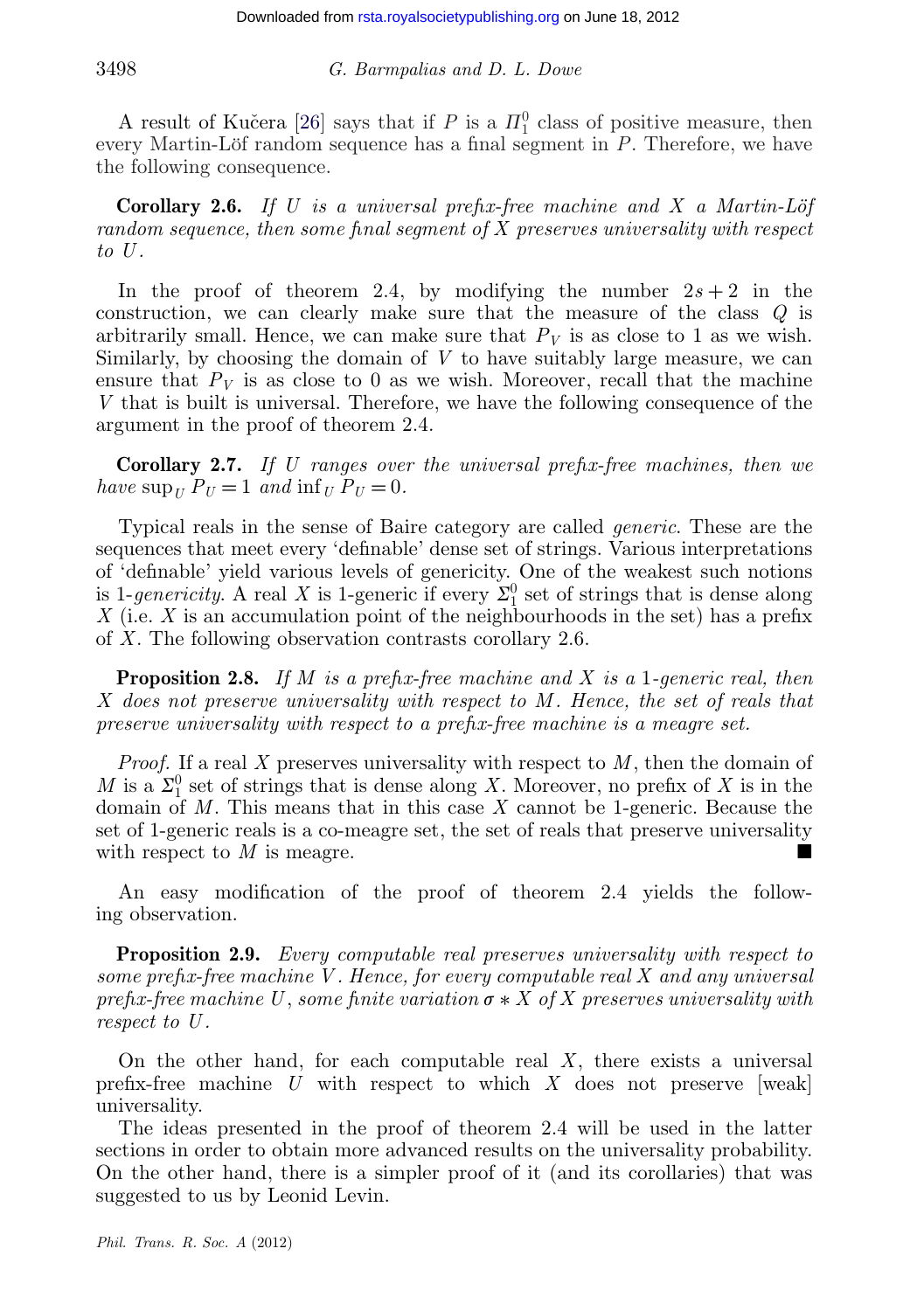*Levin's example*. Let *U* be a standard universal prefix-free machine and let *c* be a constant such that  $\forall n \ K(X \upharpoonright_n) \geq n - c$  for some real *X*. Let  $N_c$  be the c.e. set of strings  $\sigma$  such that  $K(\sigma) \leq |\sigma| - c$ . Fix a computable enumeration of  $N_c$  in which at most one string is enumerated at each stage. Define a new machine *M* as follows. At stage  $s + 1$ , set  $M(\sigma * \tau) = U(\tau)$  for all  $\tau$ , unless there are some  $\rho \in$  $N_c[s]$  that are compatible with  $\sigma$ . It is not hard to check that *M* is well defined and prefix free. Because every string has extensions in  $N_c$ , every real  $X$  with no prefixes in *N*<sup>c</sup> preserves universality. Hence, *M* has positive universality probability.

The halting probability of a universal prefix-free machine  $\Omega$  stands out as a rather special random number. One can obtain more highly random numbers by relativizing  $\Omega$ . For example,  $\Omega^{\emptyset'}$  (the halting probability of a universal prefix-free machine with oracle  $\emptyset'$  is random relative to  $\emptyset'$ , i.e. 2-random. There is another way to obtain highly random numbers through  $\Omega$ , without relativization. Such methodologies were explored in earlier studies [\[18–20\]](#page-24-0). For example, in Becher *et al.* [\[19\]](#page-24-0), the numbers (1.5) were studied where *U* is a universal prefix-free machine and *X* is a given set. This work was extended in Becher & Grigorieff [\[20\]](#page-24-0), where it was shown that for each  $n \geq 1$  the number in (1.5) is *n*-random whenever X is partial many-one  $\Sigma_n^0$ -complete (see footnote 2). In §3, we show that universality probabilities are natural examples of highly random numbers.

#### **3. Randomness of universality probability**

In this section, we wish to show that the universality probability of a universal prefix-free machine is a random number. In fact, we will show that it is 4-random, i.e. random relative to  $\mathcal{O}^{(3)}$ . Following the methodology in the proof of theorem 2.4, we construct a prefix-free machine *V* with special properties. For every string  $\tau$ , let  $[\tau]$  denote the class of infinite binary extensions of  $\tau$ . If *S* is a set of strings, then let [*S*] denote the union of all [ $\tau$ ] for  $\tau \in S$ . Recall that open sets in the Cantor space are of the form [*S*] for some set of strings *S*. If an open set can be represented by a computably enumerable set of strings, then it is called  $\Sigma_1^0$ .

**Lemma 3.1 (special machines).** *Given any*  $\Sigma^0_4$  *set of strings J*,  $e \in \mathbb{N}$  *there is a universal prefix-free machine V and a c.e. set of strings Q such that*:

- $(a)$  *A real in*  $2^{\omega} [Q]$  *preserves* [*weak*] *universality with respect to V if and only if it does not have a prefix in J .*
- (*b*) *The measure of* [*Q*] *is computable and at most*  $2^{-e}$ *.*
- (*c*) *the measure of the reals in* [*Q*] *that preserve* [*weak*] *universality with respect to V* can be  $\emptyset^{(3)}$ -approximated from above.

*Moreover, the programs for*  $V$ *,*  $Q$ *,*  $\mu$  $(Q)$  *can be effectively obtained from a*  $\Sigma^0_4$  *index of J and e.*

The proof of lemma 3.1 is the main technical argument needed for theorem 3.3 and is presented in §4. Lemma 3.2 shows that the universality probability of one of the machines obtained in lemma 3.1 is a 4-random number.

**Lemma 3.2 (universality probability of a special machine).** *There is a prefix-free machine whose* [*weak*] *universality probability is random relative to*  $\mathfrak{g}^{(4)}$ .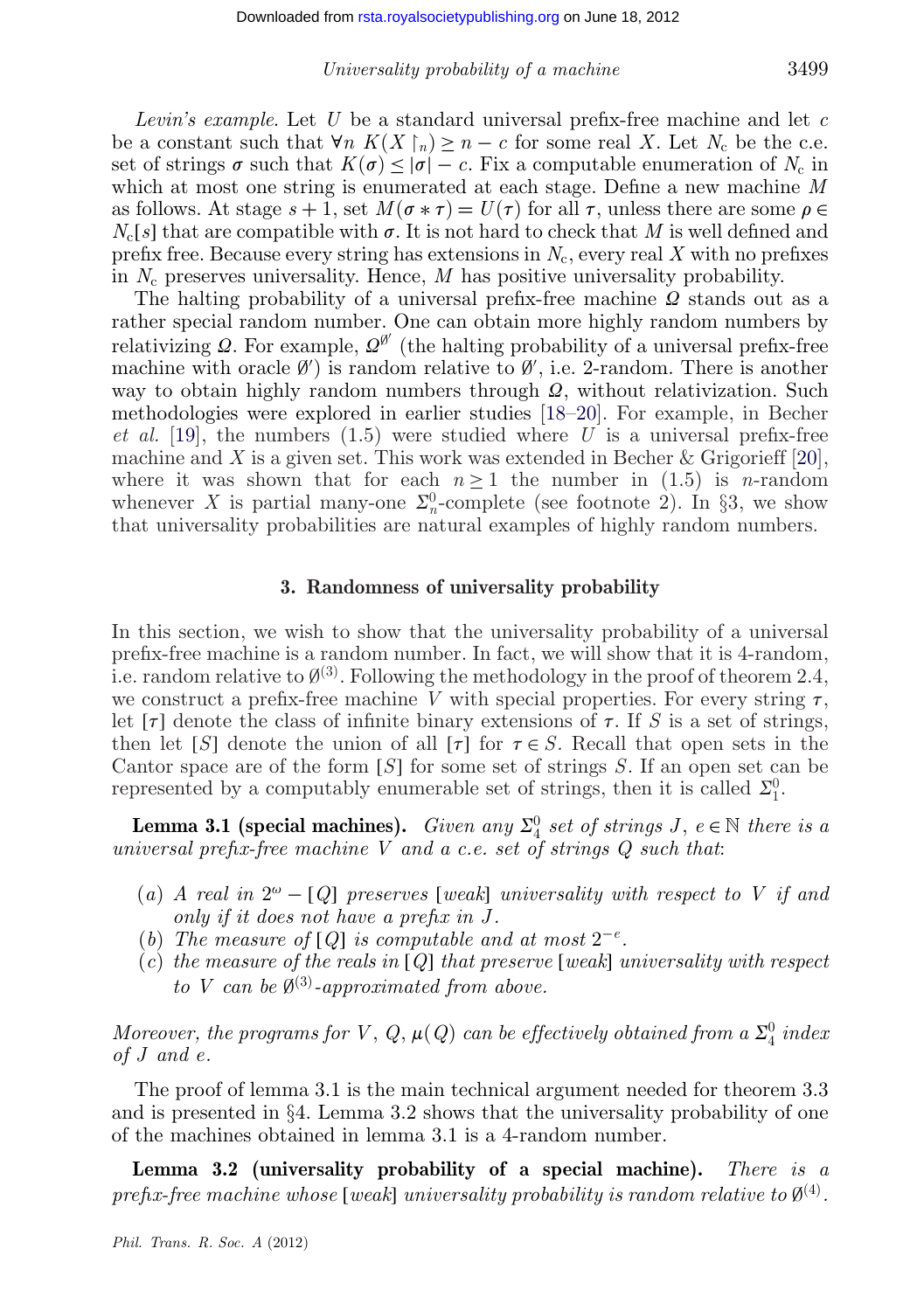*Proof.* Let *J* be the second member of a universal Martin-Löf test relative to  $\mathcal{O}(3)$ , so that  $\mu([J]) < 2^{-2}$  and every infinite sequence that is not 4-random has a prefix in *J*. We show that the corresponding machine *V* of lemma 3.1 for  $e = 2$ has the desired property. Let *Q* be the c.e. set that is produced as in lemma 3.1. By the choice of *J* , *e*, *V* we have

- (i) there are reals in  $2^{\omega} [Q]$  that preserve universality with respect to *V*
- (ii) every real in  $2^{\omega} [Q]$  that preserves [weak] universality with respect to *V* is 4-random
- (iii) the measure of the reals in [*Q*] that preserve [weak] universality with respect to *V* can be  $\emptyset^{(3)}$ -approximated from above.

Recall that the measure of a  $\Pi_1^0$  class is a right-c.e. real and, similarly, the measure of a  $\mathbb{H}^0_1(X)$  class (where X is some oracle) is a right-c.e. real relative to *X*. By Nies [\[9,](#page-23-0) theorem 3.2.35], the measure of a  $\Pi_1^0$  class that contains only 1-random reals is a 1-random real. A direct relativization of this fact gives the following analogous result:

The measure of a  $\Pi_1^0(\emptyset^{(3)})$  class that contains only 4-random

elements is a 4-random and right-c.e. relative to  $\emptyset^{(3)}$  real. (3.1)

Because the class  $[Q]$  is  $\Sigma_1^0$ , by  $(2.5)$  the class of reals in  $2^{\omega} - [Q]$  that preserve [weak] universality with respect to *V* is a  $\Pi_1^0(\emptyset^3)$  class. Then, by item (ii) of the proof of lemma 3.2 and  $(3.1)$  we have  $(3.2)$ .

The measure of the reals in  $2^{\omega} - [Q]$  that preserve [weak] universality

with respect to *V* is 4-random and right c.e. relative to  $\emptyset^{(3)}$ . (3.2)

On the other hand, by Downey & Hirshfeldt [\[16,](#page-24-0) theorem 8.7.2], the sum of a right-c.e. real with a 1-random right-c.e. real is a 1-random right-c.e. real. A direct relativization of this results shows (3.3).

The sum of a right-c.e. real relative to  $\emptyset^{(3)}$  with a 4-random right-c.e.

real relative to  $\emptyset^{(3)}$  is a 4-random right-c.e. real relative to  $\emptyset^{(3)}$ . (3.3)

Hence, it remains to show that the measure of the class of reals in [*Q*] that preserve [weak] universality with respect to *V* is a right-c.e. real relative to  $\varnothing^{(3)}$ . But this is item (iii) in the proof of lemma 3.2. Hence, the [weak] universality probability of  $V$  is the sum of the number in  $(3.2)$  and a right-c.e. real relative to  $\emptyset^{(3)}$ . By (3.3), it is 4-random and right c.e. relative to  $\emptyset^{(3)}$ .

Note that, in lemma 3.1, it is not claimed that the class of reals in *Q* that preserve universality with respect to *V* is a  $\Pi_4^0$  class. In fact, this will be a  $\Sigma_5^0$ class but its measure will be merely right c.e. relative to  $\mathcal{O}^{(3)}$  (see §4).

**Theorem 3.3.** *The universality probability of a universal prefix-free machine is* 4*-random and right c.e. relative to*  $\emptyset^{(3)}$ *.* 

*Proof.* Consider the machine *V* of lemma 3.2 with universality probability  $P_V$ . Given any universal machine U, there is a string  $\tau$  such that  $V(\rho) = U(\tau * \rho)$  for all strings  $\rho$ . Let C be the class of reals that preserve universality with respect to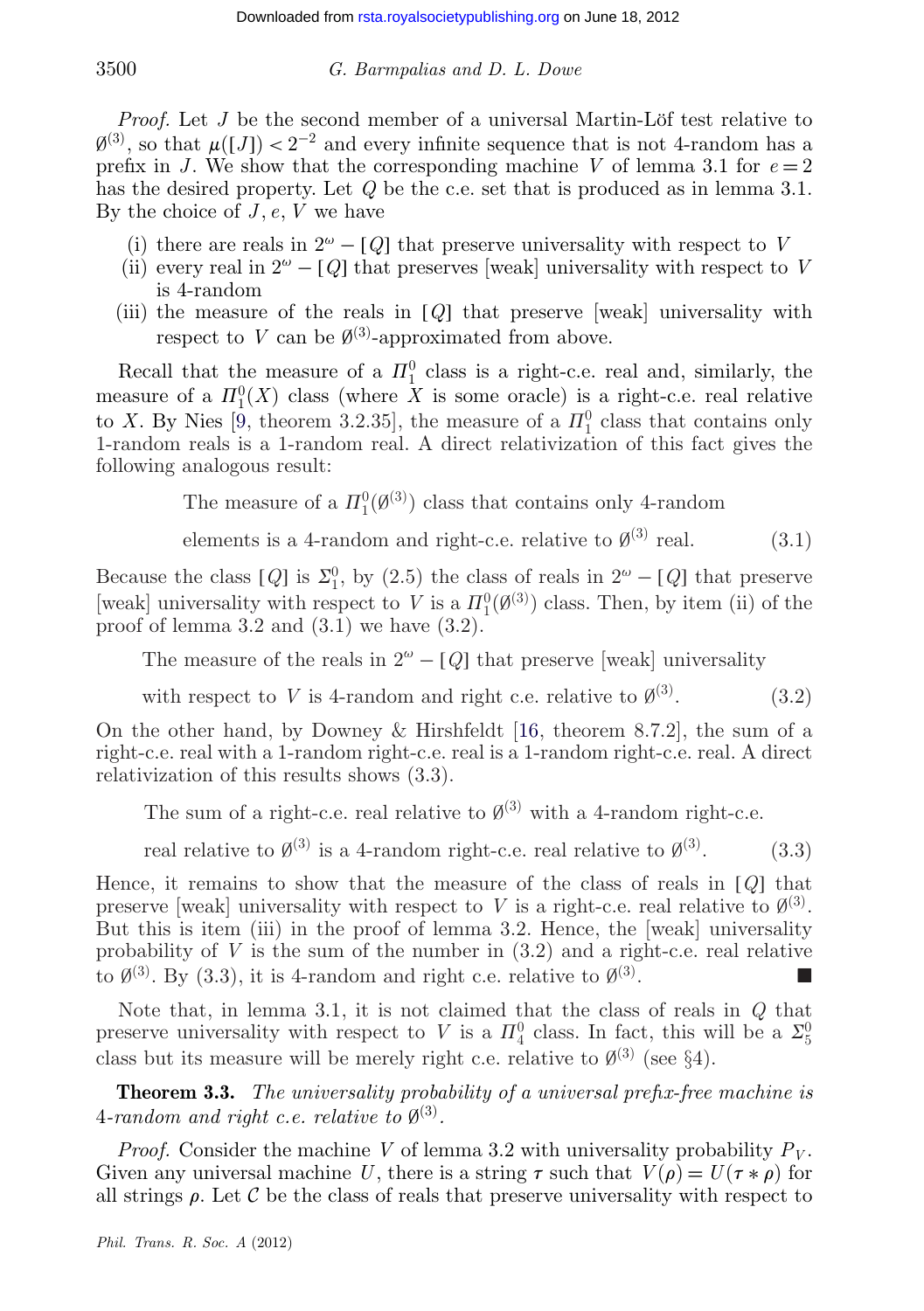*U* and for each string  $\sigma$  of length  $|\tau|$  consider the class  $C_{\sigma} = C \cap [\sigma]$ . The measure of  $C_{\tau}$  is  $2^{-|\tau|} \cdot P_V$ ; so by lemma 3.2 it is a 4-random right-c.e. relative to  $\emptyset^{(3)}$ number. Moreover, the classes  $\mathcal{C}_{\sigma}$  are  $\Pi_1^0(\emptyset^{(3)})$ ; so their measures are right c.e. relative to  $\emptyset^{(3)}$ . The measure of C is the finite sum of the measures of the classes  $\mathcal{C}_{\sigma}$  for the strings  $\sigma$  of length  $|\tau|$ . By (3.3), this is a 4-random right-c.e. relative to  $\emptyset^{(3)}$  number to  $\varnothing^{(3)}$  number.

We also wish to give a characterization of the real numbers that are the universality probability of some universal prefix-free machine. For the halting probabilities of universal prefix-free machines, such a characterization is well known and was obtained by the cumulative work of several authors [\[13–15\]](#page-24-0) (for a simplified presentation, we recommend Downey & Hirshfeldt [\[16,](#page-24-0) §9.2]).

A left-c.e. real is the halting probability of a universal prefix-free

machine if and only if it is 1-random. (3.4)

By Downey *et al.* [\[17,](#page-24-0) §2], the above-mentioned result relativizes to any oracle, so that the following holds for each  $n \in \mathbb{N}$ :

A left-c.e. real relative to  $\emptyset^{(n)}$  is the halting probability of some

universal oracle prefix-free machine operating with oracle  $\varnothing^{(n)}$ 

if and only if it is  $(n+1)$ -random. (3.5)

In Kučera  $&$  Slaman [\[15\]](#page-24-0), it was also shown that, for every right-c.e. 1-random real  $\alpha$ , there exists a  $\Pi_1^0$  class with measure  $\alpha$  that contains only 1-random reals. If we combine this with Nies  $[9,$  theorem 3.2.35 (see the remarks  $(3.1)$ ), we get  $(3.6)$ .

A right-c.e. real is the measure of a  $\Pi_1^0$  class that contains only

1-random reals if and only if it is 1-random. (3.6)

If we had a version of lemma 3.1, where  $Q = \emptyset$ , we could use a relativized version of (3.6) in order to obtain an analogue of the characterization (3.4) for universality probabilities. Unfortunately, such a version of lemma 3.1 would contradict proposition 2.9. However, we are able to obtain such a characterization using a less direct argument.

**Theorem 3.4.** *A real number is the universality probability of a universal prefix-free machine if and only if it is right c.e. relative to*  $\emptyset^{(3)}$  *and* 4*-random.* 

The proof of theorem 3.4 is presented in §5 and involves lemma 3.1 as well as some techniques in Downey & Hirshfeldt [\[16,](#page-24-0)  $\S 9.2$ ] (originally from [\[13–15\]](#page-24-0)) that were used to show (3.4).

In the following, we use the main results that we discussed earlier in order to show that the non-universality probability of a universal prefix-free machine equals the halting probability of another universal prefix-free machine that operates with oracle  $\emptyset^{(3)}$ . Moreover, the converse holds as well. The halting probability of a universal prefix-free machine that operates with oracle  $\mathcal{O}^{(3)}$ equals the non-universality probability of another universal prefix-free machine (operating without an oracle). The reason for this coincidence is that 1-random left-c.e. reals are exactly the halting probabilities of universal prefix-free machines.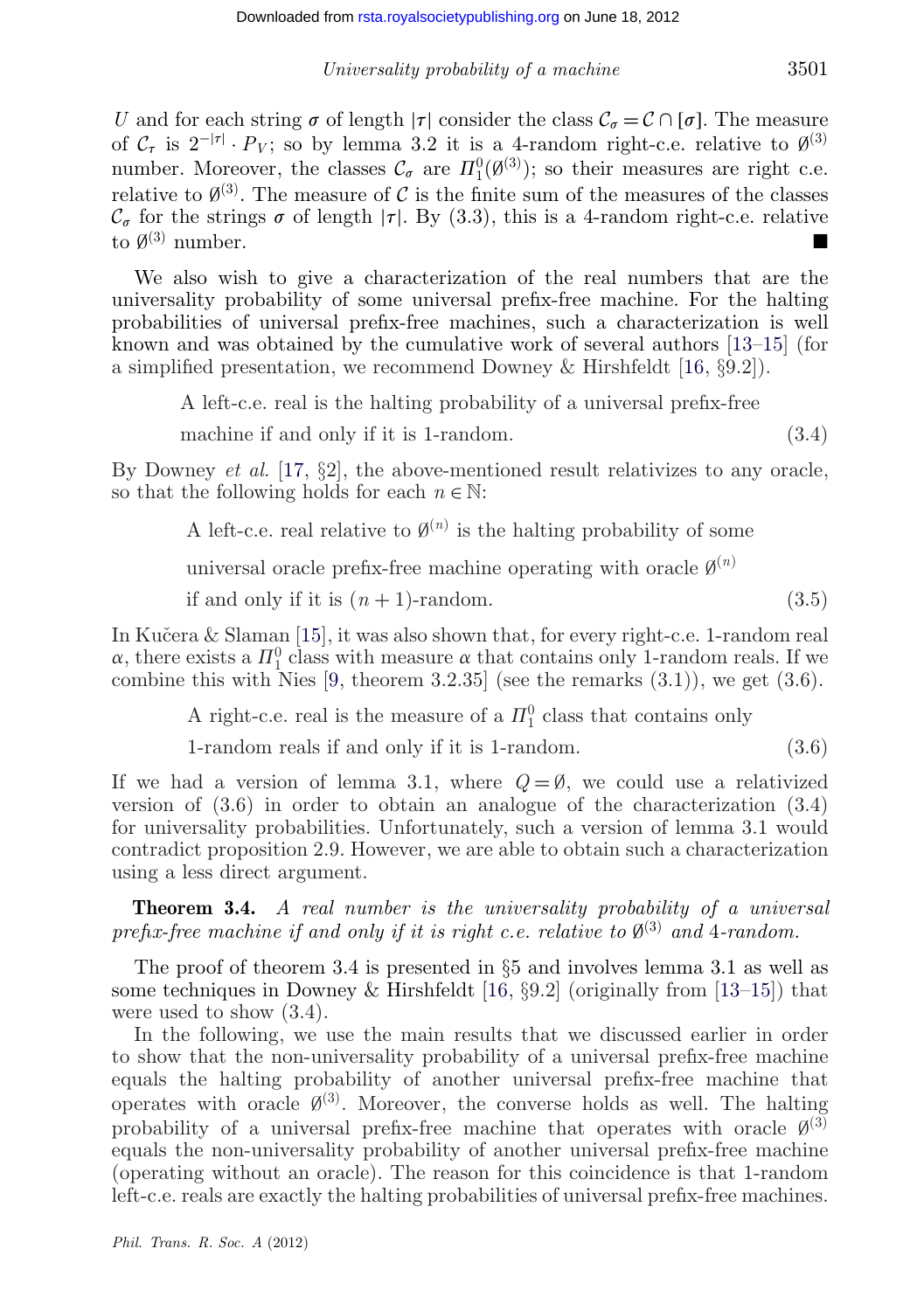**Corollary 3.5.** *For every universal prefix-free machine U*, *there exists an oracle universal prefix-free machine V such that*

$$
P_U + \mathcal{Q}_V^{\theta^{(3)}} = 1. \tag{3.7}
$$

*Conversely, for every oracle universal prefix-free machine V* , *there exists a universal prefix-free machine U such that* (*3.7*)*.*

*Proof.* Let *U* be a universal prefix-free machine. By theorem 3.3, the probability  $P_U$  is 4-random and right c.e. relative to  $\emptyset^{(3)}$ . Hence,  $1 - P_U$  is 4-random and left c.e. relative to  $\emptyset^{(3)}$ . By (3.5) with  $n=3$ , there is a universal oracle prefixfree machine *V* such that  $\mathcal{Q}_{V}^{\emptyset^{(3)}} = 1 - P_{U}$ . For the converse, let *V* be a universal oracle prefix-free machine. Then,  $1 - \mathcal{Q}_V^{\beta^{(3)}}$  is 4-random and right c.e. relative to  $\emptyset^{(3)}$ . By theorem 3.4, we can obtain a universal prefix-free machine *U* such that  $P_U = 1 - Q_V^{\emptyset^{(3)}}$ . *V* .

Corollary 3.5 says that, in a sense, universality probabilities are complementary to halting probabilities. The introduction of the parameter  $\mathcal{O}^{(3)}$  in the halting probability is necessary because there is a difference in the quantifier complexity of the two unrelativized probabilities.

We have enough information about the universality probability of a universal prefix-free machine *U* in order to determine its place in the arithmetical hierarchy of complexity. By theorem 3.3, the number  $P_U$  is in  $\Delta_5^0$ . In addition, it is not in  $\Pi_4^0$  because it is 4-random. However, because it is right c.e. relative to  $\emptyset^{(3)}$ , it has  $\Pi^0_4$  degree.

**Corollary 3.6.** *The universality probability of a universal prefix-free machine* is  $\Delta_5^0$  but not  $\Pi_4^0$ . However, it has  $\Pi_4^0$  degree.

From theorem 3.3, we can also derive some information about the degree of unsolvability of the universality probability of a universal prefix-free machine. The proof of corollary 3.7 uses the following fact:

If *U* is a universal oracle prefix-free machine, then  $\mathcal{Q}_U^{\emptyset^{(3)}} \oplus \emptyset^{(3)} \equiv_T \emptyset^{(4)}$ . (3.8)

This is a relativized version of the fact that for every universal prefix-free machine *M* the halting probability  $\Omega_M$  is in the same Turing degree as the halting problem.

Note that the class of oracles that compute a given  $\Delta_4^0$  set is  $\overline{\Sigma_5^0}$ . This is analogous to the fact that the class of oracles that compute a given  $\Delta_2^0$  set is  $\Sigma_3^0$ . Moreover, because this class is null whenever the given set is non-computable (by a classic result from de Leeuw *et al.* [\[27\]](#page-24-0)), it follows that a 4-random oracle cannot compute any non-computable  $\Delta_4^0$  set (because 4-random oracles are not members of null  $\Pi_4^0$  classes). We use this basic fact in the following proof.

**Corollary 3.7.** *The degree of the universality probability of a universal prefixfree machine and*  $\mathbf{0}^{(3)}$  *have supremum*  $\mathbf{0}^{(4)}$  *and infimum*  $\mathbf{0}$ *.* 

*Proof.* Let *U* be a universal prefix-free machine. Then,  $P_U$  has the same degree as  $1 - P_U$ . By corollary 3.5, the latter is equal to  $\mathcal{Q}_V^{\emptyset^{(3)}}$  for some universal oracle prefix-free machine *V*. Hence, by (3.8) we have  $P_U \oplus \emptyset^{(3)} \equiv_T \emptyset^{(4)}$ . Moreover,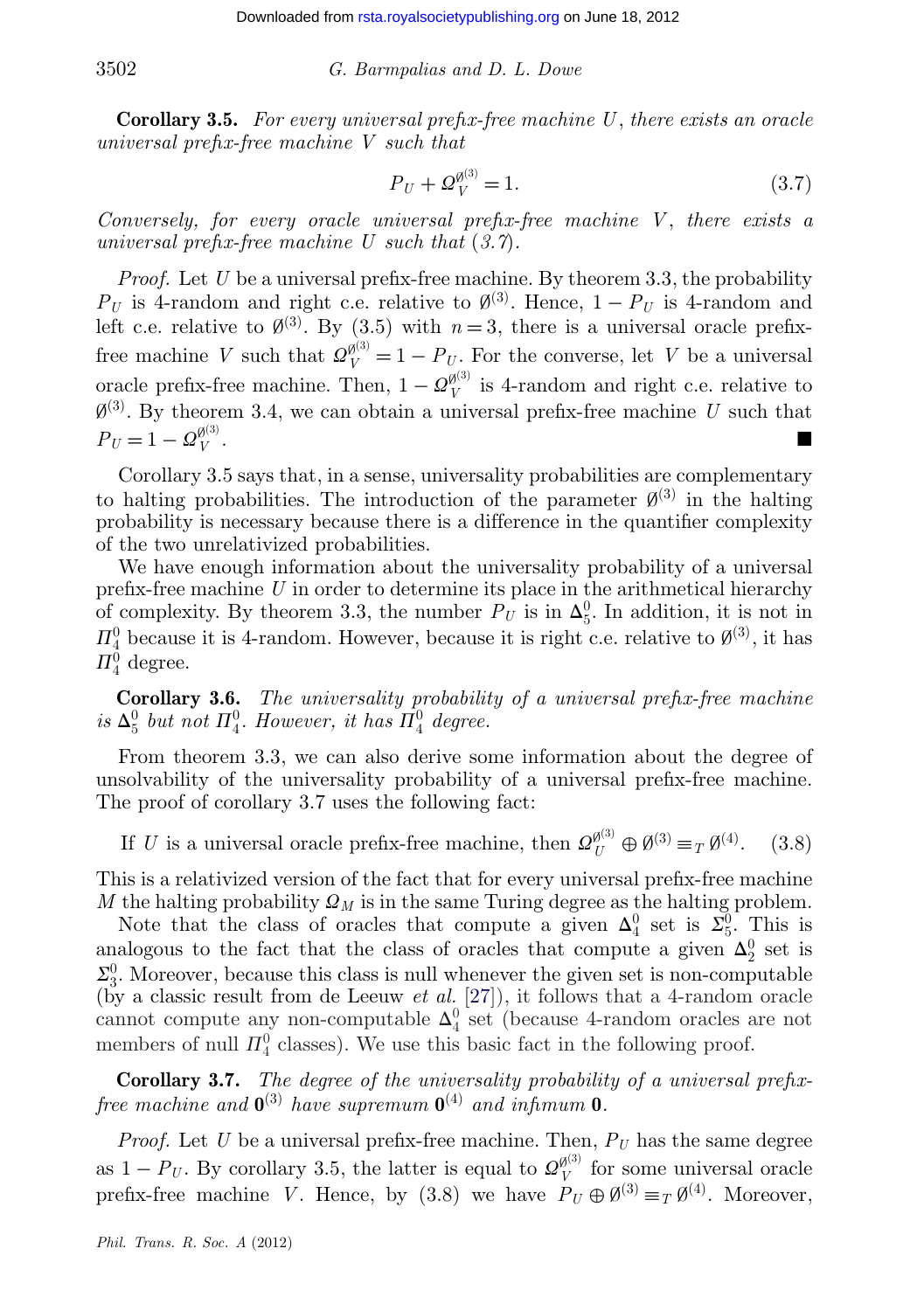because  $P_U$  is 4-random, it does not compute any non-computable  $\Delta_4^0$  set. Hence, it does not compute any non-computable set that is computed by  $\emptyset^{(3)}$ . Hence, the degrees of  $P_U$  and  $\emptyset^{(3)}$  form a minimal pair.

The Turing degree of the halting probability  $\mathcal{Q}_U$  does not depend on the choice of the underlying universal machine *U*. Indeed, it always coincides with the degree of the halting problem. However, this may not be the case when we give *U* access to an oracle *A*. This issue was investigated in Downey *et al.* [\[17\]](#page-24-0), where the following characterization was obtained:

The Turing degree of  $\mathcal{Q}_{U}^{A}$  is invariant to the choice of the

underlying universal machine  $U$  if and only if  $A$  is  $K$ -trivial. (3.9)

This fact is explicitly mentioned in the introductory section of Downey *et al.* [\[17\]](#page-24-0) and is a consequence of the results in §§4 and 8 of Downey *et al.* [\[17\]](#page-24-0). We note that the machines involved in these proofs are universal in the sense of definition 1.1 (and not merely weakly universal). Moreover, it follows from their arguments that if  $A$  is not  $K$ -trivial, then there exist two universal machines  $U, V$  such that the degrees of  $\Omega^A_U$  and  $\Omega^A_V$  are incomparable. We apply these results in order to show that the degree of the universality probability depends on the choice of the underlying universal prefix-free machine.

**Theorem 3.8.** *There exist universal prefix-free machines U*, *V such that the Turing degrees of*  $P_U$  *and*  $P_V$  *are incomparable.* 

*Proof.* The set  $\emptyset^{(3)}$  is not *K*-trivial. Hence, by (3.9) (and the remarks below it), we can choose universal prefix-free machines *M*, *N* such that the degrees of  $\Omega_M^{\emptyset^{(3)}}$  and  $\Omega_N^{\emptyset^{(3)}}$  are incomparable. Then, the same holds for the degrees of  $1-\Omega_M^{\emptyset^{(3)}}$ and  $1 - \mathcal{Q}_{N}^{\emptyset^{(3)}}$ . These numbers are 4-random and right c.e. relative to  $\emptyset^{(3)}$ . Hence, by theorem 3.4, we can choose universal prefix-free machines *U*, *V* such that  $P_U = 1 - \mathcal{Q}_{M}^{\emptyset^{(3)}}$  and  $P_V = 1 - \mathcal{Q}_{N}^{\emptyset^{(3)}}$ . Hence, *U*, *V* are as requested.

#### **4. Proof of lemma 3.1**

We will build on the ideas behind the proof of theorem 2.4. A set of strings is called *upward closed* if, for any string in the set, all of its extensions are in the set. Notice that the conditions in lemma 3.1 hold for *J* if and only if they hold for the upward closure of *J* (i.e. the union of *J* with all extensions of strings in *J*). Hence, it suffices to prove lemma 3.1 for the special case when *J* is upward closed.

Let *U* be a universal prefix-free machine,  $e \in \mathbb{N}$  and let *J* be an upward closed  $\Sigma^0_4$  set of strings. The set *Q* plays the same role in both proofs. It consists of the strings above which we choose to simulate *U*. In the proof of theorem 2.4, each string  $\sigma$  such that  $[\sigma]$  was not contained in the  $\Sigma_1^0$  class generated by  $Q$  at stage  $|\sigma| + 1$  of the enumeration of *Q* was associated with an extension  $\tau$  on which we simulated *U* (i.e. we set  $V(\tau * \rho) = U(\rho)$  for each string  $\rho$ ). This ensured that any real that is not prefixed by a string in *Q* preserves universality with respect to *V*. By ensuring that the measure of the  $\Sigma_1^0$  class induced by *Q* is small, we proved theorem 2.4.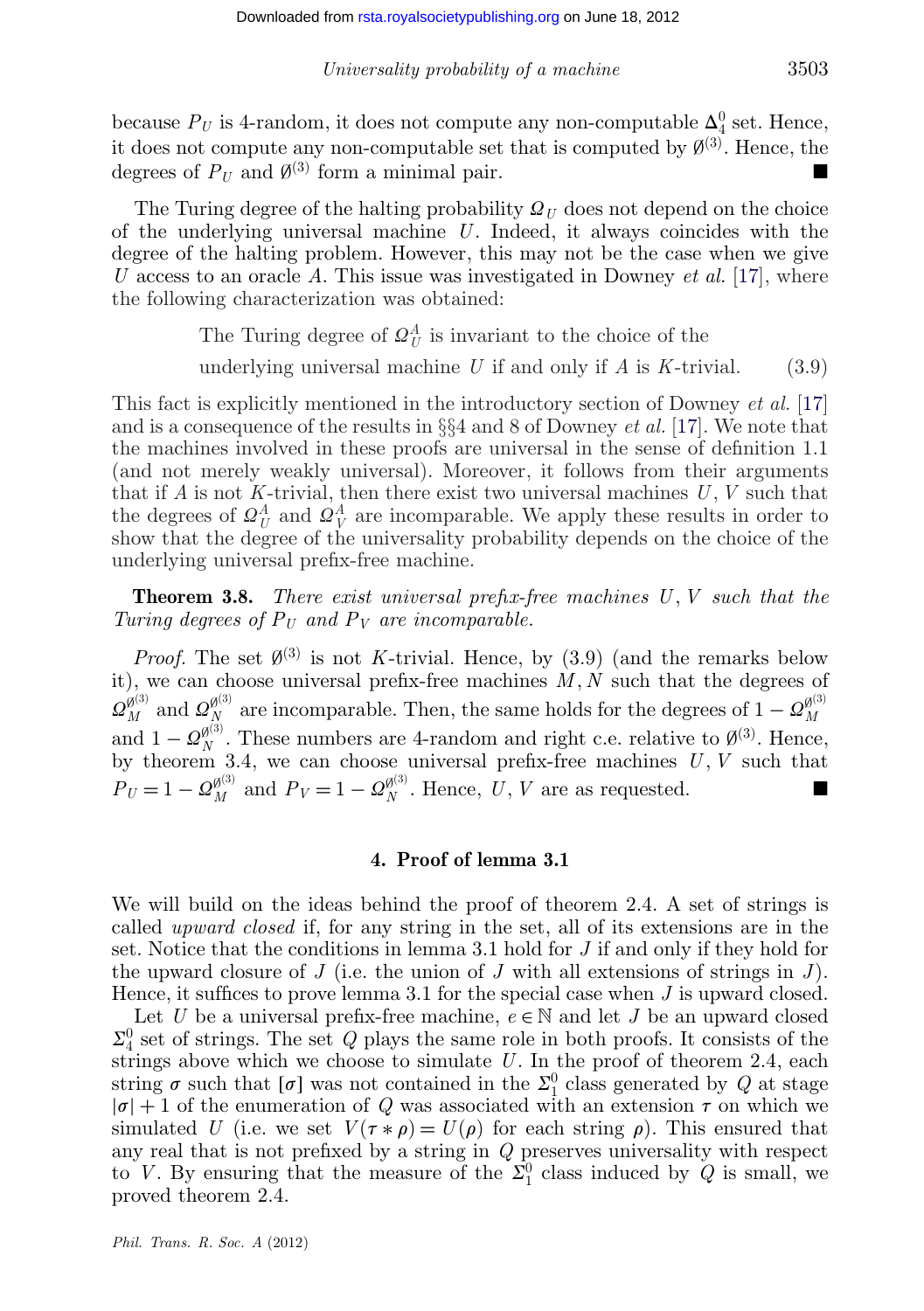In this section, we will extend this idea so that we meet the more complex requirement stated in item (a) of lemma 3.1. As was the case in the proof of theorem 2.4, we do not care about which reals with a prefix in *Q* preserve universality with respect to *V*. Instead, we focus on which reals in  $2^{\omega} - [Q]$ preserve universality.

The less the complexity of *J* is, the easier it is to satisfy item (a) of lemma 3.1. For example, if it was a  $\Sigma_1^0$  set of strings, it is easy to modify the construction in theorem 2.4 so that item (a) is met (at least for the main notion of universality). All we need to do is proceed as before, but when a real in  $2^{\omega} - [Q]$  is found to have a prefix in *J* , we stop any simulations of *U* on strings that extend that prefix. By ensuring that  $\mu([Q]) < 2^{-4}$ , we have that  $2^{\omega} - [Q] - [J] \neq \emptyset$ . The situation when *J* is  $\bar{\Sigma}_2^0$  is quite similar, where instead of stopping a simulation we merely pause it. In order to deal with the real case of *J* being  $\Sigma_4^0$  we still associate each string  $\sigma$  that is not in  $Q$  with an extension of it  $\tau$ , but we do not run a single simulation above  $\tau$ . Instead, we run infinitely many simulations above countably many extensions of  $\tau$  (say,  $\tau 0^n 1$  for  $n \in \mathbb{N}$ ). Each of these simulations may succeed or not, according to our guesses about whether  $\sigma$  is in *J*.

The following is a recursive definition of *Q* and the map *f* that assigns some strings to an extension of them where simulations of *U* may occur. Recall that *e* is a given parameter in the statement of lemma 3.1.

> **Definition of**  $Q$  and  $f$ . At stage  $s + 1$ , do the following for each string  $\sigma$  of length *s*. If  $\sigma$  has an extension that is incomparable with all strings in  $Q[s]$  (i.e.  $[\sigma] \not\subseteq [Q[s]]$ ), let  $f(\sigma)$  be such an extension of length  $> 2s + e + 1$  and enumerate  $f(\sigma)$  into *Q*.

Notice that  $Q = \{f(\sigma) | \sigma \in 2^{\omega} \wedge f(\sigma) \downarrow \}$  and *Q* is a prefix-free set of strings. Moreover, because  $|f(\sigma)| > 2|\sigma| + e + 1$  for all  $\sigma$  such that  $f(\sigma) \downarrow$  we have

$$
\mu(Q) \text{ is computable and at most } \sum_{n} 2^{n} \cdot 2^{-2n-e-1} = 2^{-e}. \tag{4.1}
$$

By construction, if  $X \notin [Q]$  then  $f(X \restriction_n) \downarrow$  for all  $n \in \mathbb{N}$ . In addition, f is partial computable and it is decidable whether it converges on a given argument. Next, we give a canonical representation of upward closed  $\Sigma_4^0$  sets of strings.

**Lemma 4.1.** Let F be an upward closed  $\Sigma^0_4$  set of strings. Then, there exists a *computable predicate G such that*

$$
(i) \sigma \in F \iff \exists i \forall j \exists k \forall t \ G(\sigma, i, j, k, t)
$$
  

$$
(ii) \forall j \exists k \forall t \ G(\sigma, i_0, j, k, t) \Rightarrow \forall \tau \supseteq \sigma \ [\forall j \exists k \forall t \ G(\tau, i_0, j, k, t)]
$$

*for all strings*  $\sigma$  *and numbers in.* 

*Proof.* Because *F* is  $\Sigma_4^0$ , there is a computable predicate *H* such that

$$
\sigma \in F \iff \exists i \forall j \exists k \forall t \ H(\sigma, i, j, k, t) \tag{4.2}
$$

*Phil. Trans. R. Soc. A* (2012)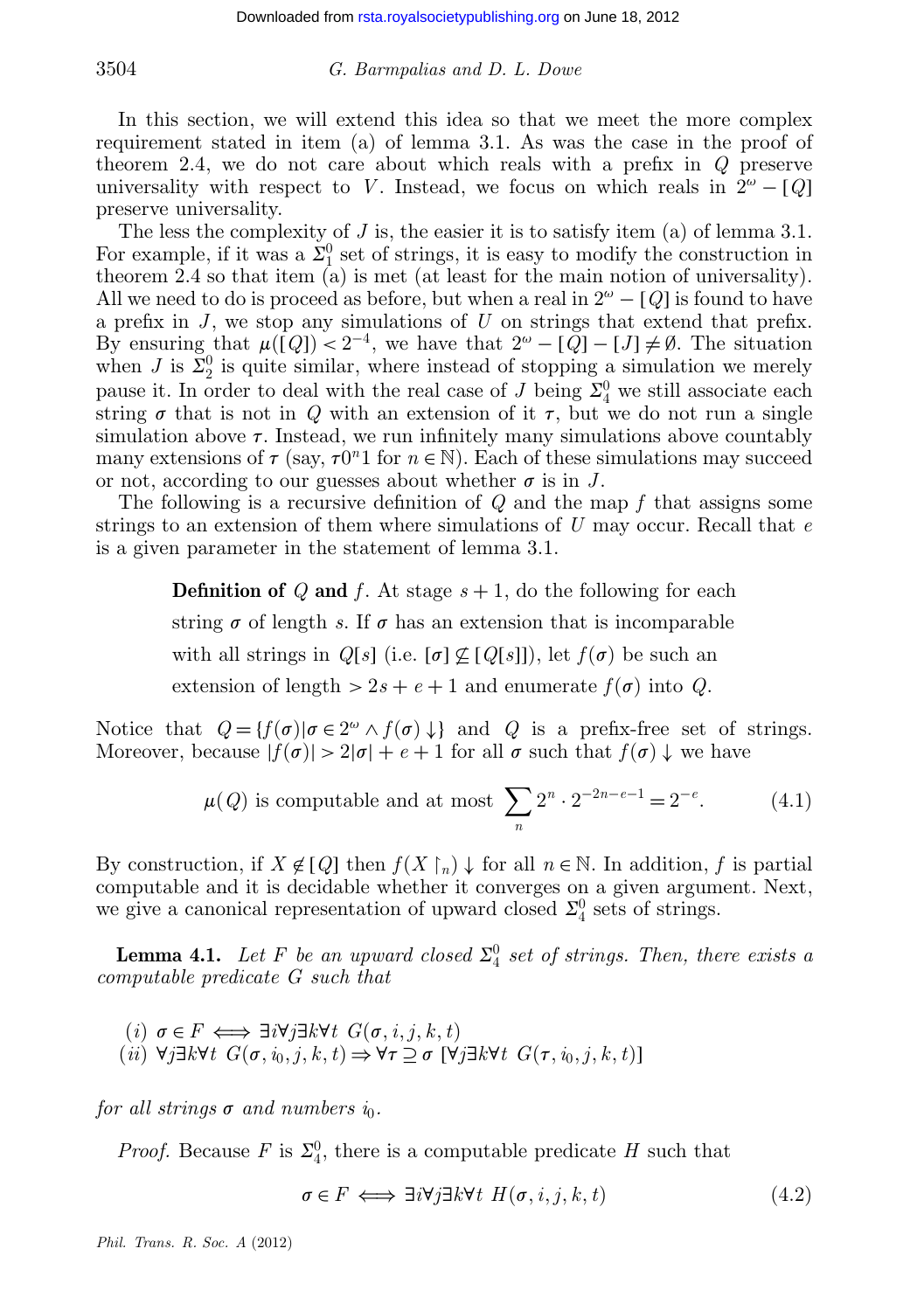for each string  $\sigma$ . Let *G* be a computable predicate such that for each  $i \in \mathbb{N}$  and each string  $\sigma$ 

$$
\forall j \exists k \forall t \ G(\sigma, i, j, k, t) \Rightarrow \bigvee_{x=0}^{|\sigma|} \forall j \exists k \forall t \ H(\sigma \upharpoonright_x, i, j, k, t). \tag{4.3}
$$

Such a predicate *G* exists because the second clause of  $(4.3)$  is  $\Pi_3^0$ . Indeed, let  $(y)_n$  denote the exponent of the *n*th prime in the unique prime decomposition of *y*. The second clause of (4.3) holds exactly when  $\forall y, j \ [\sqrt{\binom{|\sigma|}{n=0}} \exists k \forall t \ H(\sigma \upharpoonright_{(y)_n},$  $(i, j, k, t)$ ]. This is a  $\Pi_3^0$  predicate because the predicate inside the brackets is  $\emptyset^{(2)}$ -computable.

The right implication of item (i) of the lemma follows from the definitions (4.2) and (4.3). The left implication follows from these and the additional assumption that *F* is upward closed. Finally, it follows from (4.3) that the predicate *G* satisfies property (ii) in the lemma.

Let us fix *G* to be a computable predicate as in lemma 4.1 for  $F := J$ . The following technical notion is rather standard in computability theory.

**Definition 4.2 (Expansionary stages of**  $\Pi_2^0$  **statements).** Let  $\forall i \exists j H(i, j)$  be a  $\Pi_2^0$  statement (where *H* is computable). In addition, let  $\ell[s]$  be the largest  $k \leq s$ such that  $\forall i < k \exists j \le s$   $H(i, j)$  (if such *k* does not exist, let  $\ell[s] = 0$ ). We say that 'stage' *s* is expansionary for the predicate if  $\ell[s] > \ell[t]$  for all  $t < s$ .

The point of definition 4.2 is that a  $\Pi_2^0$  statement is true if and only if it has infinitely many expansionary stages. This is sometimes called  $\Pi_2^0$ -approximation of the truth of the statement.

**Definition 4.3 (simulation of machines with overhead).** We say that a machine *N* successfully simulates another machine *U* with overhead a string  $\sigma$  if  $N(\sigma *$  $\rho$ ) =  $U(\rho)$  for all strings  $\rho$ . In addition, *N* successfully simulates *U* above  $\tau$  if it successfully simulates U with overhead an extension of  $\tau$ .

In definition 4.3, we talk about 'successful' simulation to refer to the eventual outcome of a step-by-step procedure (and distinguish this case from the case when the simulation stops after finitely many steps). The following construction of the machine *V* is designed so that the following requirement is met:

For each string  $\sigma$ , if  $f(\sigma)$  is defined then *V* successfully simulates

*U* with overhead  $f(\sigma) * 0^j 1$  if and only if  $\forall k \exists t \ \neg G(\sigma, |\sigma|, j, k, t)$ . (4.4)

In fact, the following more general requirement will be met:

For each string  $\sigma$ , if  $f(\sigma)$  is defined then *V* successfully simulates

*U* above  $f(\sigma)$  if and only if  $\exists j \forall k \exists t$   $\neg G(\sigma, |\sigma|, j, k, t)$ . (4.5)

The following 'weak universality' version will also be met:

For each string  $\sigma$ , if  $f(\sigma)$  is defined then the machine  $\rho \mapsto V(\sigma * \rho)$ 

is weakly universal if and only if ∃*j*∀*k*∃*t* ¬ *G*(σ, |σ|, *j*, *k*, *t*). (4.6)

This stronger statement will enable us to show the version of item (a) of lemma 3.1 that refers to weak universality.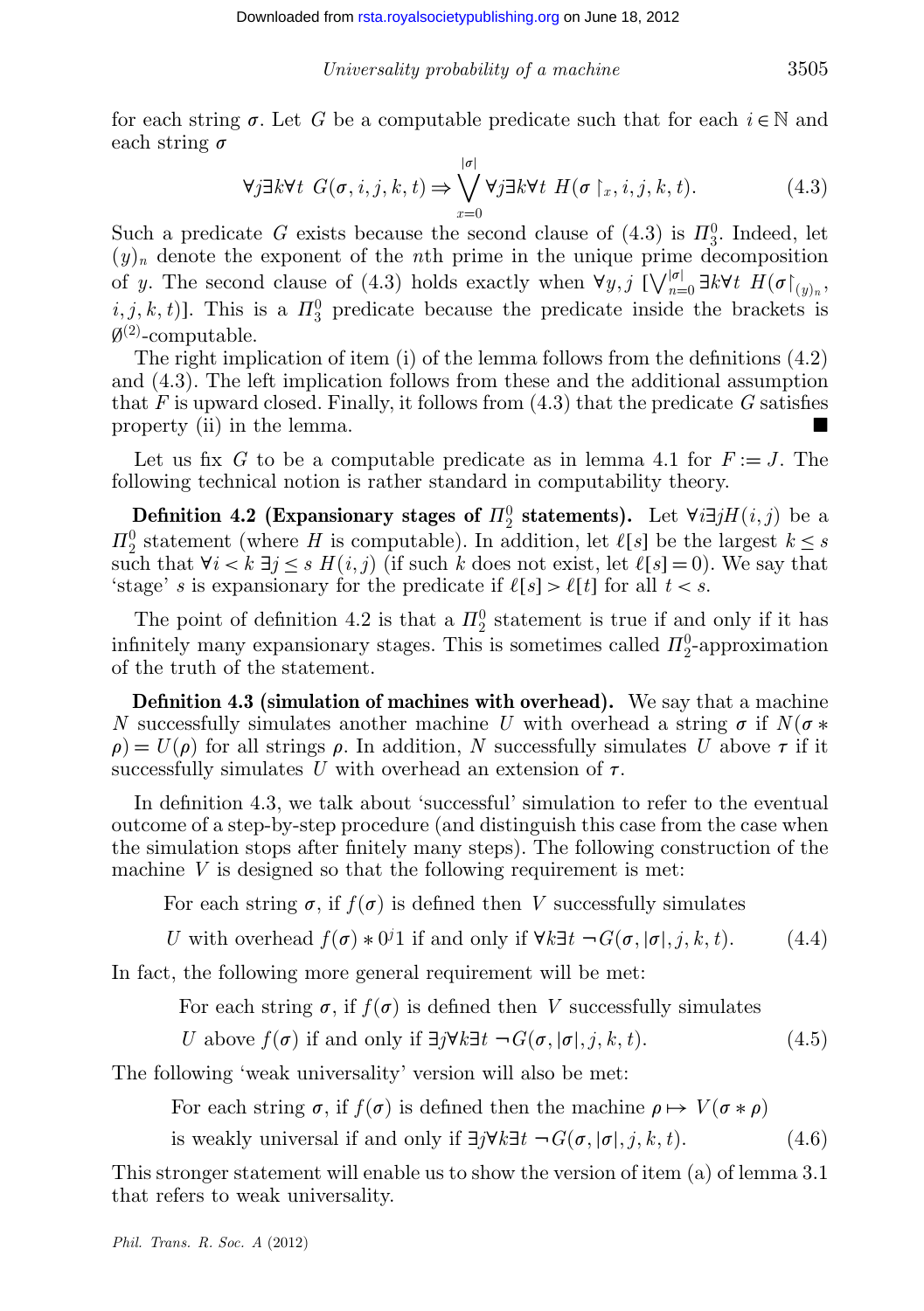# (*a*) *Construction of V*

At stage  $s + 1$ , do the following for each string of length  $\leq s$  such that  $f(\sigma)$  is defined and each  $j \leq s$ . If  $s + 1$  is an expansionary stage for  $\forall k \exists t$   $\neg G(\sigma, |\sigma|, j, k, t)$ , then let  $V(f(\sigma) * 0^j 1 * \rho)[s+1] = U(\rho)[s]$  for all strings  $\rho$  of length  $\leq s$ .

# (*b*) *Verification*

First, we prove some basic properties of the construction of machine *V* and then we verify the properties  $(a)$ – $(c)$  of lemma 3.1.

The construction of *V* is computable because *f* is partial computable and it is decidable whether it converges on a given argument. Hence,  $Q$  is a  $\Sigma_1^0$  class. In addition, all the computations have the form  $V(f(\sigma) * 0^j 1 * \rho) = U(\rho)$ , where  $\sigma, \rho$  are strings and  $j \in \mathbb{N}$ . Because the set  $Q = \{f(\sigma) | \sigma \in 2^{\omega} \land f(\sigma) \downarrow \}$  is prefix free, the machine V is prefix free. Moreover, given the  $\Sigma_4^0$  definition of a set of strings, one can compute a  $\Sigma^0_4$  definition of its upward closure. Furthermore, the canonical representation of lemma 4.1 can be computed from the given  $\Sigma^0_4$ definition of the set of strings. Hence, *V* and *Q* are effectively obtained from the given  $e \in \mathbb{N}$  and a  $\Sigma_4^0$  index of *J*.

*Verification of*  $(4.4)-(4.6)$ . Suppose that  $f(\sigma)$  is defined and fix  $j \in \mathbb{N}$ . If  $\forall k \exists t$   $\neg G(\sigma, |\sigma|, j, k, t)$ , the statement  $\forall k \exists t$   $\neg G(\sigma, |\sigma|, j, k, t)$  will have infinitely many expansionary stages. Hence,  $V(f(\sigma) * 0<sup>j</sup>1 * \rho) = U(\rho)$  for all string  $\rho$  such that  $U(\rho)$  is defined and *V* simulates *U* with overhead  $f(\sigma) * 0<sup>j</sup>1$ . On the other hand, if  $\exists k \forall t \ G(\sigma, |\sigma|, j, k, t)$  the simulation of *U* above  $f(\sigma) * 0<sup>j</sup>1$  will stop at some stage. Hence, *V* does not simulate *U* with overhead  $f(\sigma) * 0<sup>j</sup>1$  and this concludes the proof of (4.4).

For (4.5), suppose that  $f(\sigma)$  is defined. If  $\exists j \forall k \exists t \ \neg G(\sigma, |\sigma|, j, k, t)$ , by (4.4) *V* simulates *U* above  $f(\sigma)$ . Otherwise by (4.4), each simulation of *U* above  $f(\sigma)$ will terminate at some stage. More precisely, for each  $j \in \mathbb{N}$  the simulation of *U* with overhead  $f(\sigma) * 0<sup>j</sup>1$  will stop at some stage that depends on *j*. Hence, for each  $j \in \mathbb{N}$ , the domain of *V* restricted to strings which extend  $f(\sigma) * 0<sup>j</sup>1$  is finite. Moreover, these are the only *V* -computations that are enumerated for strings extending  $f(\sigma)$ ; so (4.5) holds.

For (4.6), it suffices to show that if  $f(\sigma) \downarrow$  and  $\exists k \forall t$   $G(\sigma, |\sigma|, j, k, t)$ , then the machine  $\rho \mapsto V(\sigma * \rho)$  is not weakly universal. Indeed, let *c* be a constant and consider a stage *s*<sup>0</sup> after which no *V* -computations are enumerated for strings extending  $0^i 1, i \leq c$ . In addition, let  $\tau$  be a string that receives its first *U*-description after stage  $s_0$ . This exists because only finitely many *U*-computations exist by stage  $s_0$ . By the choice of stage  $s_0$  and the definition of *V*, the length of the shortest *V*-description of  $\tau$  (if that exists) will be at least  $c + 1$ bits longer than its shortest *U*-description. Hence, the machine  $\rho \mapsto V(\sigma * \rho)$  is not weakly universal with constant *c* and this concludes the proof of  $(4.6)$ .

*Verification of item* (*a*) *of lemma 3.1* (*for universality and weak universality*). Let  $X \in 2^{\omega} - [\mathcal{Q}]$ . By the construction,  $f(X \restriction_n)$  is defined for all  $n \in \mathbb{N}$ . Assume that *X* does not have a prefix in *J*. Then for all  $n \in \mathbb{N}$ , we have  $\forall i \exists j \forall k \exists t \ \neg G(X \upharpoonright_n, i, j, k, t)$ . In particular,  $\exists j \forall k \exists t \ \neg G(X \upharpoonright_n, n, j, k, t)$  for all  $n \in \mathbb{N}$ . By (4.5), the real *X* preserves universality with respect to *V* . Now assume that some prefix  $X \restriction_n$  of  $X$  is in  $J$ . Then,  $\exists i \forall j \exists k \forall t \ G(X \restriction_n, i, j, k, t)$ . Let  $i_0$  be a number such that  $\forall j \exists k \forall t \ G(X \upharpoonright_n, i_0, j, k, t)$ . By the choice of *G* (based on lemma 4.1), for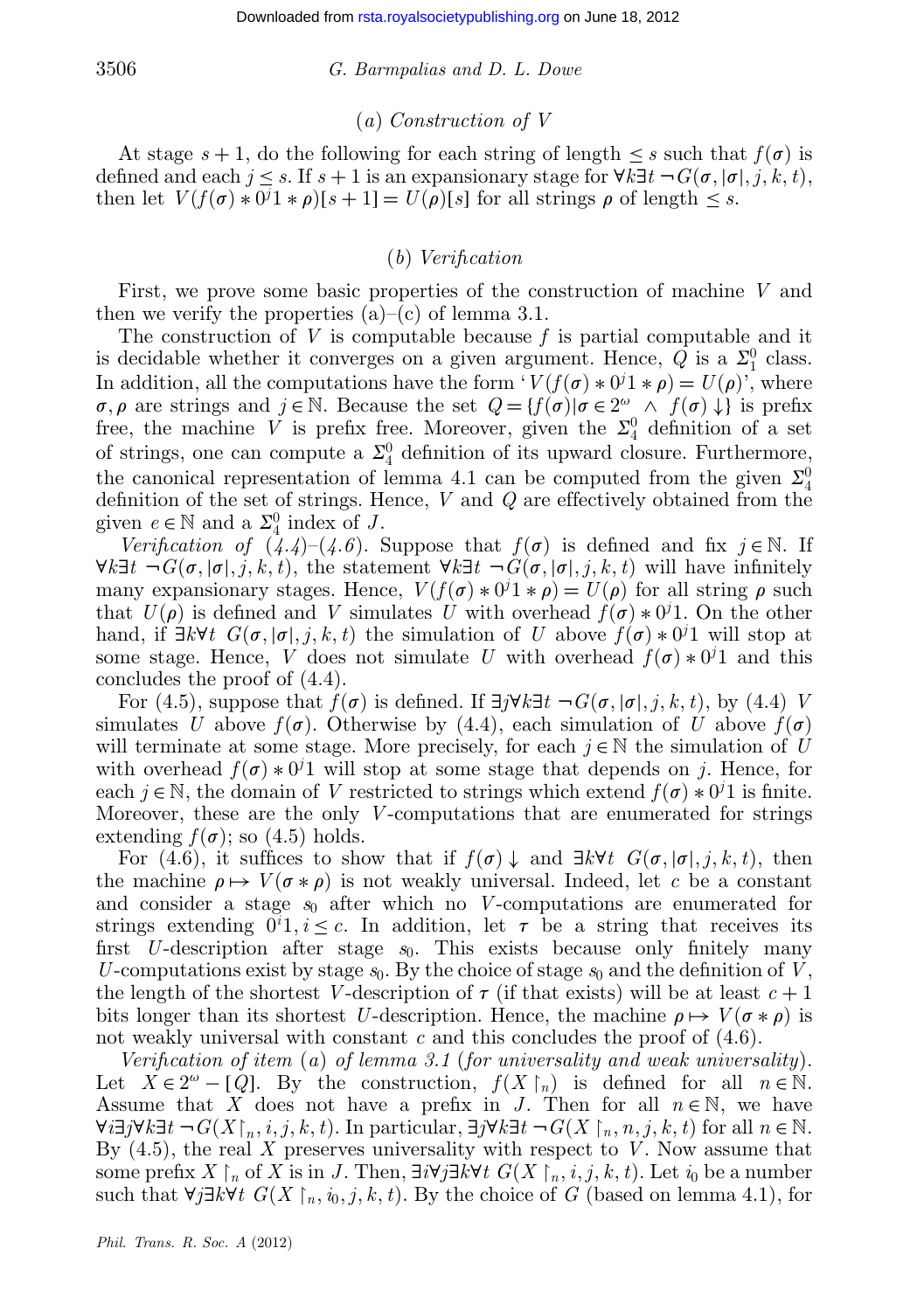all  $m > \max\{i_0, n\}$  and all  $\rho \supseteq X \mid_m$ , we have  $\forall j \exists k \forall t \ G(\rho, m, j, k, t)$ . By (4.5), it follows that *V* does not successfully simulate *U* at any  $f(\rho)$  for  $\rho \supseteq X \upharpoonright_m$ . Consider *t* > *m* such that *X*  $\upharpoonright$ *t* is longer than and incomparable with all *f*( $\tau$ ) for  $\tau \subseteq X \upharpoonright$ <sup>*m*</sup>. Such *t* exists because  $X \in \mathbb{Z}^{\omega} - [Q]$ . Then for all  $\tau \supset X |_{t}$ , the machine *V* is not universal with overhead  $\tau$ . Indeed, if  $[\tau] \subseteq [Q]$ , then it holds by the choice of m, t and  $(4.5)$ . Otherwise, *V* does not enumerate any definitions extending  $\tau$ ; so it trivially holds. Hence, *X* does not preserve universality and this completes the proof of item (a) for the stronger version of universality. The same argument becomes a proof of the weak universality version of item  $(a)$ , if, instead of  $(4.5)$ , we use  $(4.6)$ .

*Verification of items* (*b*)*,* (*c*) *of lemma 3.1*. Item (b) was already shown in (4.1). For item (c), let S be the set of strings  $\sigma$  such that *V* successfully simulates *U* with overhead  $\sigma$ . These are exactly the strings of the form  $f(\tau) * 0<sup>j</sup>1$  for some string  $\tau$ , such that  $\forall k \exists t \neg G(\tau, |\tau|, j, k, t)$ . Because *Q* is prefix free (by the remark (4.1)), it follows that *S* is prefix free. By (4.4) and the fact that *f* is (partial) computable, the set *S* is computable in  $\emptyset^{(2)}$ .

If a real in [*Q*] preserves universality, then either it is of the form  $f(\sigma) * 0^{\omega}$  for some string  $\sigma$  with  $f(\sigma) \downarrow$  or it has a prefix in *S*. Indeed, if it is an extension of some  $f(\tau)$  and it is not  $f(\tau) * 0^{\omega}$ , then it extends some  $f(\tau) * 0^j 1$  for some  $j \in \mathbb{N}$ . If  $f(\tau) * 0<sup>j</sup>1$  is not in *S*, then *V* will enumerate only finitely many computations on arguments that extend  $f(\tau) * 0<sup>j</sup>1$ . Hence, no real extending,  $f(\tau) * 0<sup>j</sup>1$  preserves universality. Moreover, notice that because  $Q$  (i.e. the range of  $f$ ) is prefix free we have

$$
\mu({f(\sigma)*0^{\omega}}|f(\sigma)\downarrow})=0.
$$

Hence, if we let  $U$  denote the set of reals that preserve universality with respect to  $V$ , we have

$$
\mu(\mathcal{U}\cap [Q])=\mu\left(\bigcup_{\sigma\in S}\mathcal{U}\cap [\sigma]\right).
$$

But if  $\sigma \in S$ , then  $\mu(\mathcal{U} \cap [\sigma]) = 2^{-|\sigma|} \cdot P_U$ . Hence

$$
\mu(\mathcal{U} \cap [Q]) = P_U \cdot \sum_{\sigma \in S} 2^{-|\sigma|} = P_U \cdot \mu(S). \tag{4.7}
$$

Because [*S*] is a  $\Sigma_1^0(\emptyset^{(2)})$  class, its measure is computable in  $\emptyset^{(3)}$ . Because  $P_U$  is a right-c.e. real relative to  $\emptyset^{(3)}$ , the measure of  $\mathcal{U} \cap [Q]$  is a right-c.e. real relative to  $\emptyset^{(3)}$ . This concludes the proof of item (c) of lemma 3.1.

### **5. Proof of theorem 3.4**

By theorem 3.3 (which is a consequence of lemma 3.1), it suffices to show that, given any 4-random real  $\alpha < 1$  that is right c.e. relative to  $\beta^{(3)}$ , there exists a prefix-free machine with universality probability  $\alpha$ . Let  $\alpha$  be such a real. By (3.5), let  $\alpha = 1 - \mathcal{Q}_N^{\emptyset^{(3)}}$  for some universal oracle prefix-free machine *N*. By definition 1.1,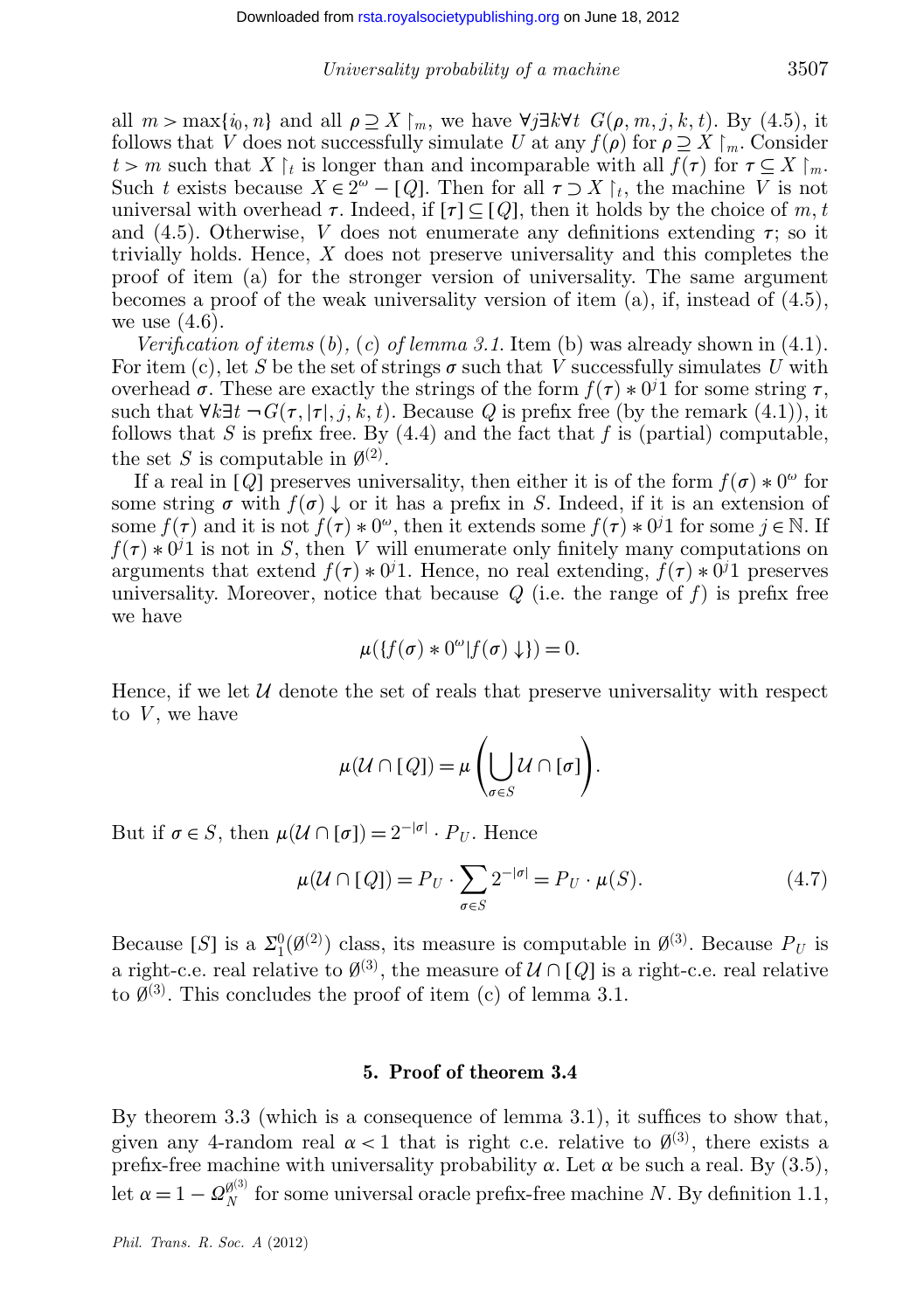there exists a string  $\rho$  such that if  $M_e$  is an effective list of all (oracle) prefix-free machines, then

$$
N^X(\rho * 0^e 1 * \sigma) = M^X_e(\sigma) \text{ for all } e \in \mathbb{N}, \text{ all oracles } X \text{ and all strings } \sigma. \tag{5.1}
$$

We will use a fixed point of the algorithm provided by lemma 3.1 in order to produce *J* such that  $Q \subseteq J$  and a suitable machine *V* with universality probability  $\alpha$ .

Let  $(\Psi_e)$  be an effective list of all functionals that output rational numbers in [0, 1]. Also let  $(\Phi_e)$  be an effective list of all functionals that output natural numbers. An index of a left-c.e. real  $\beta$  is a program *e* such that  $(\Psi_e(i))$  is an increasing sequence of rationals converging to  $\beta$ . Similar definitions apply to the indices of right-c.e. reals as well as right-c.e. reals relative to an oracle *X*. The following fact is a version of Downey & Hirshfeldt [\[16,](#page-24-0) proposition 9.2.1]:

> Given a left-c.e. index of a non-negative real  $\beta$  < 1, we can compute a constant *c* and a number *t* such that if  $\beta < 2^{-c}$  then *t* is a left-c.e. index of  $\Omega_N - \beta$ . (5.2)

*Proof of* (5.2). Given  $\beta$ , we may construct a machine *M* and by the recursion theorem we may use an index *e* of *M* in its own definition. We make *M* so that the weight of its domain is the minimum of 1 and  $2^{|\rho|+e+1} \cdot \beta$ , where  $\rho$  is from (5.1). We set  $c = 2^{-e-1-|\rho|}$ . Clearly, if the input  $\beta$  is less than  $2^{-c}$ , then the weight of *M* will be exactly  $2^{e+1+|\rho|} \cdot \beta$ . Moreover, by (5.1), every increase in the approximation to  $\beta$  will correspond to a later increase in  $\mathcal{Q}_N - \beta$ . Thus, we have a computable approximation of  $\Omega_N - \beta$  from below.

This fact can be relativized to any oracle and holds symmetrically for right-c.e. reals with a similar proof.

Given a right-c.e. relative to  $\emptyset^{(3)}$  index of a real  $0 \leq \beta < 1$ , we can compute a constant *c* and a number *t* such that if  $\beta < 2^{-c}$  then *t* 

is a right-c.e. relative to  $\emptyset^{(3)}$  index of the real  $1 - \Omega_N^{\emptyset^{(3)}} - \beta$ . (5.3)

Notice that (5.3) not only says that  $1 - Q_N^{\beta^{(3)}} - \beta$  is a right-c.e. relative to  $\beta^{(3)}$  real (provided that  $\beta < 2^{-c}$ ) but it also gives a way to compute a witness (an index) of this fact. The following is a formal way to write (5.3), which we will need for the application of the fixed-point theorem:

There are two computable functions  $c, t$  such that, for every  $e \in \mathbb{N}$ , if  $(\Psi_e^{\mathfrak{g}(3)}(i))$  is a non-increasing sequence of rational numbers converging to  $\beta < 2^{-c(e)}$ , then  $\Psi_{t(e)}^{\emptyset^{(3)}}$  is a non-increasing sequence of rationals converging to  $1 - \Omega_N^{\beta^{(3)}} - \beta$ . (5.4)

We will also need the following program. Let  $(W_e)$  be an effective enumeration of all oracle computable enumerations of sets of strings. Given an oracle *X*, we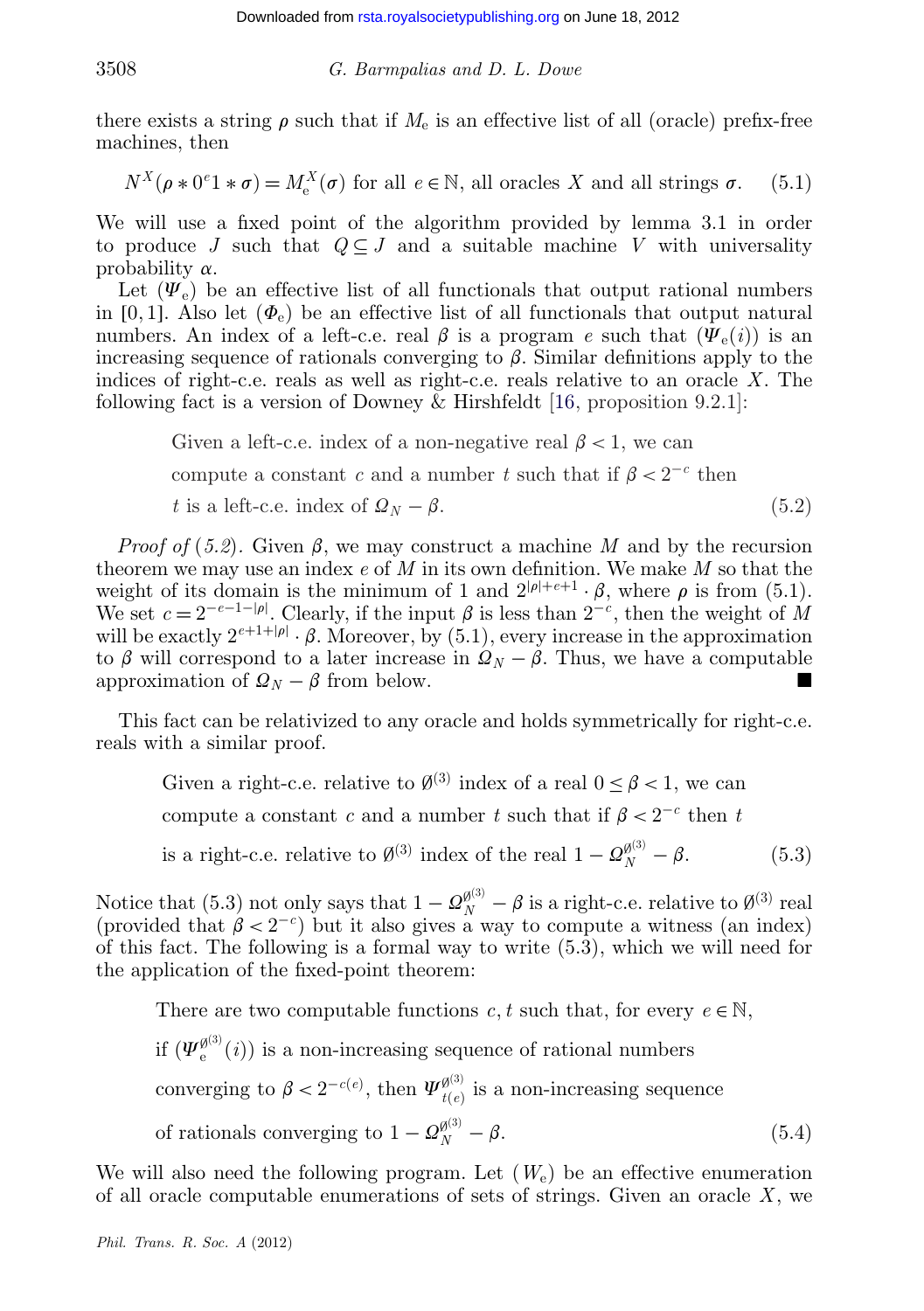say that *e* is an *X*-c.e. (or c.e. relative to *X*) index of the set  $W_e^X$ . If  $X = \emptyset$ , we may omit the oracle in the notation.

Given a c.e. index of  $Q \subseteq 2^{<\omega}$ , a program that computes  $\mu([Q])$ and a right-c.e. relative to  $\emptyset^{(3)}$  index of a real  $\gamma < 1$  such that  $\mu([Q]) < \gamma$  we can compute a c.e. relative to  $\emptyset^{(3)}$  index of a set of strings *J* such that  $Q \subseteq J$  and  $\mu(2^{\omega} - [J]) = \gamma$ . (5.5)

*Proof of* (5.5). Let  $(Q[s])$  be a computable enumeration of  $Q$  such that  $\mu(Q)$  −  $\mu(Q[s]) < 2^{-s}$ . In addition, let  $(\gamma_s)$  be a  $\emptyset^{(3)}$ -computable decreasing sequence of rationals converging to  $\gamma$ . At stage  $2s + 1$  put  $Q[s + 1] - Q[s]$  into *J*. At stage  $2s + 2$ , if  $\gamma_{s+1} + 2^{-s-1} < 1 - \mu(\bar{J(2s+1)})$  put into *J* a finite number of strings such that  $\mu(J[2s+2]) - \mu(J[2s+1]) = 1 - \mu(J[2s+1]) - \gamma_{s+1} - 2^{-s-1}$ . By the construction, we have  $Q \subseteq J$ . Moreover,  $1 - \mu(J) \ge \gamma$ . In addition, for each  $s \in \mathbb{N}$ , we have  $1 - \mu(J[2s+1]) \leq \gamma_{s+1} + 2^{-s-1}$ . Hence,  $1 - \mu(J) = \gamma$ .

We give a formal version of (5.5) that will be used in an application of the fixed-point theorem.

There is a computable function *p* such that, for each  $e, i, j \in \mathbb{N}$ ,

if 
$$
\mu(W_e) = \Phi_i
$$
 and  $\Psi_j^{\emptyset^{(3)}}$  is a decreasing sequence with  $\mu(W_e) < \Psi_j^{\emptyset^{(3)}}(s)$ 

for all 
$$
s \in \mathbb{N}
$$
 then  $W_e \subseteq W_{p(e,i,j)}^{\emptyset^{(3)}}$  and  $\mu(2^{\omega} - [W_{p(e,i,j)}^{\emptyset^{(3)}}]) = \lim_s \Psi_j^{\emptyset^{(3)}}(s)$ . (5.6)

Consider the following program that is based on lemma 3.1.

**Program**. Given *j*, *k*, run the program of lemma 3.1 with input

$$
J = W_j^{\emptyset^{(3)}} \text{ and } e = c(k). \tag{5.7}
$$

Let  $f, q, h$  be the following computable functions that give the output of program  $(5.7)$  on input  $j, k$ :

- $W_{f(j,k)}$  coincides with the set *Q* of lemma 3.1 (with  $J = W_j$ ,  $e = c(k)$ )
- $-\Phi_{q(j,k)}$  computes  $\mu(Q)$  of lemma 3.1 (with  $J = W_j$ ,  $e = c(k)$ )
- $-\Psi_{h(j,k)}^{g(3)}$  is a non-increasing sequence of rationals converging to  $P_U \cdot \mu(S)$ from (4.7) in lemma 3.1.

By the fixed-point theorem, we can find  $j, k \in \mathbb{N}$  such that

$$
- \Phi_{h(j,k)}^{\emptyset^{(3)}} = \Phi_k^{\emptyset^{(3)}} - W_{p(f(j,k),g(j,k),t(k))} = W_j.
$$

By (5.7) (and the underlying program of lemma 3.1), we have  $\mu(Q) < 2^{-c(k)}$ . Because  $S \subseteq Q$  (see the discussion above (4.7)), the real  $P_U \cdot \mu(S)$  is less than  $2^{-c(k)}$ . In other words, by the choice of *h*, the right-c.e. relative to  $\emptyset^{(3)}$  real with index  $h(j, k)$  is less than  $2^{-c(k)}$ . But by the first clause of the fixed-point equations, this right-c.e. relative to  $\emptyset^{(3)}$  real also has index *k*. Then by (5.4), the real with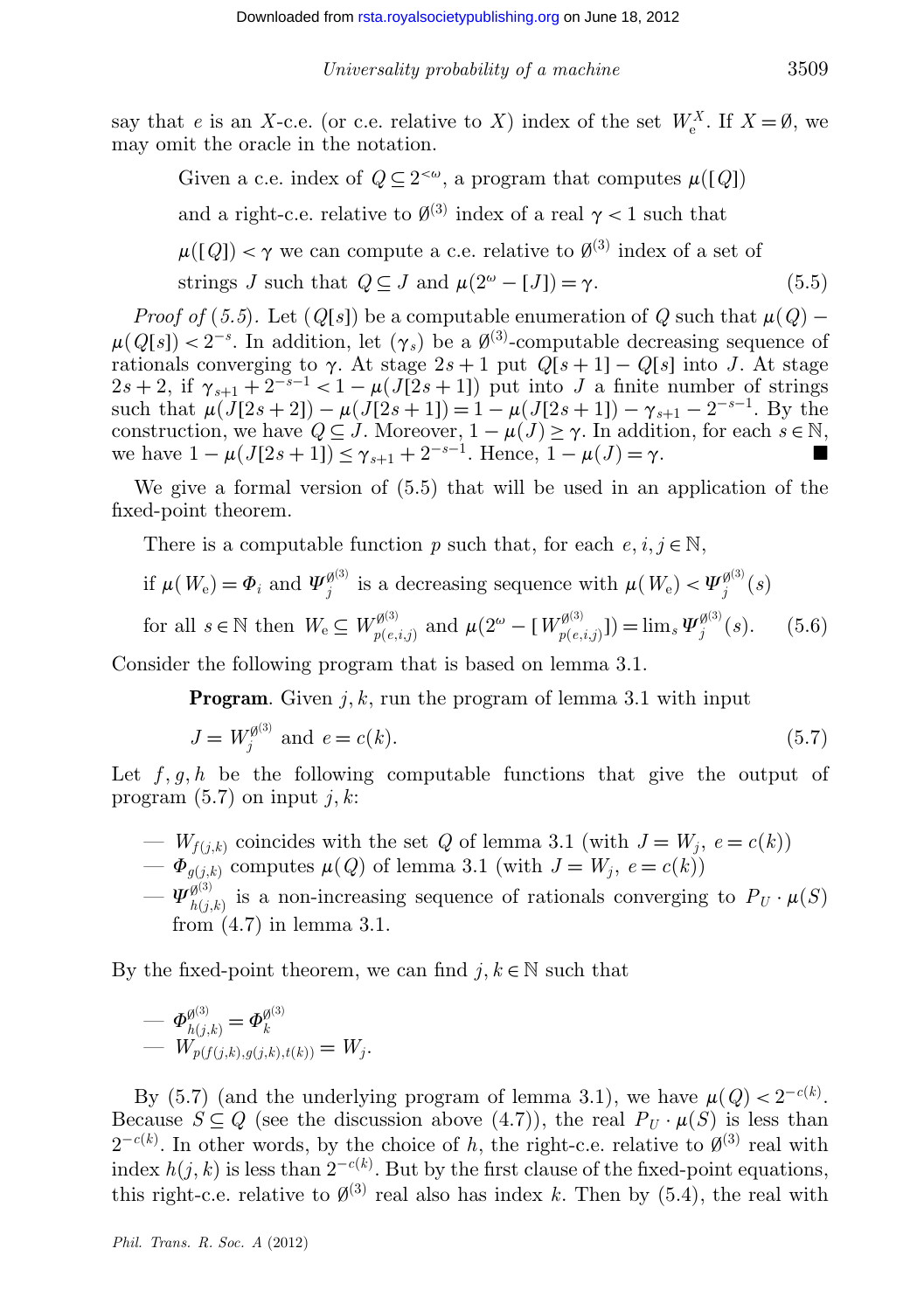index  $t(k)$  is  $1 - \Omega_N^{\emptyset^{(3)}} - \lim_s \Phi_{h(j,k)}^{\emptyset^{(3)}}(s)$ . By the second clause of the fixed-point equations, the latter is equal to the measure of  $2^{\omega} - [J]$ .

$$
\mu(2^{\omega} - [J]) = 1 - \Omega_N^{\emptyset^{(3)}} - \lim_{s} \Phi_{h(j,k)}^{\emptyset^{(3)}}(s).
$$
\n(5.8)

Hence, if we denote by  $\mathcal U$  the class of reals that preserve universality with respect to the machine *V* that was produced by program (5.7) (with the fixed-point input), we have:

$$
\mu(\mathcal{U}) = \mu([Q] \cap \mathcal{U}) + \mu(\mathcal{U} \cap (2^{\omega} - [Q])) = P_U \cdot \mu(S) + \mu((2^{\omega} - [Q]) \cap (2^{\omega} - [J])),
$$

where the last equality was obtained by item  $(a)$  of lemma 3.1 and  $(4.7)$ . Because *Q* ⊆ *J* in this particular fixed-point construction,  $2^{\omega} - [J] \subseteq 2^{\omega} - [Q]$ . Hence

$$
\mu(\mathcal{U}) = P_U \cdot \mu(S) + \mu(2^{\omega} - [J]) = P_U \cdot \mu(S) + 1 - \Omega_N^{\emptyset^{(3)}} - \lim_s \Phi_{h(j,k)}^{\emptyset^{(3)}}(s),
$$

where the last equality follows by  $(5.8)$ . But by the definition of  $h$ , we have  $\lim_{s} \Phi_{h(j,k)}^{g^{(3)}}(s) = P_U \cdot \mu(S)$ . Hence,  $\mu(\mathcal{U}) = 1 - \Omega_N^{g^{(3)}} = \alpha$  and this concludes the proof of theorem 3.4.

G.B. was supported by a research fund for international young scientists (no. 611501-10168) from the National Natural Science Foundation of China, and an International Young Scientist Fellowship (no. 2010-Y2GB03) from the Chinese Academy of Sciences. Partial support was also obtained by the Grand Project: Network Algorithms and Digital Information of the Institute of Software, Chinese Academy of Sciences. D.L.D. thanks Chris J. Ash (1945–1995) for teaching him logic. We thank Chris Wallace (1933–2004) for originally drawing the notion of universality probability to our attention, and we thank the anonymous referees for their useful feedback.

#### **References**

- 1 Turing, A. M. 1936 On computable numbers with an application to the Entscheidungsproblem. *Proc. Lond. Math. Soc.* **42**, 230–265. A correction: **43**, 544–546.
- 2 Davis, M. 2000 *The universal computer: the road from Leibniz to Turing*. New York, NY: W.W. Norton & Co., Inc.
- 3 Kolmogorov, A. N. 1965 Three approaches to the definition of the concept 'quantity of information'. *Problemy Peredaˇci Informacii* **1**, 3–11.
- 4 Solomonoff, R. J. 1964 A formal theory of inductive inference. I. *Inf. Control* **7**, 1–22. [\(doi:10.1016/S0019-9958\(64\)90223-2\)](http://dx.doi.org/doi:10.1016/S0019-9958(64)90223-2)
- 5 Kolmogorov, A. N. 1968 Logical basis for information theory and probability theory. *IEEE Trans. Inf. Theory* **14**, 662–664. [\(doi:10.1109/TIT.1968.1054210\)](http://dx.doi.org/doi:10.1109/TIT.1968.1054210)
- 6 Levin, L. A. 1973 The concept of a random sequence. *Dokl. Akad. Nauk SSSR* **212**, 548–550.
- 7 Chaitin, G. J. 1975 A theory of program size formally identical to information theory. *J. Assoc. Comput. Mach.* **22**, 329–340. [\(doi:10.1145/321892.321894\)](http://dx.doi.org/doi:10.1145/321892.321894)
- 8 Martin-Löf, P. 1966 The definition of random sequences. *Inf. Control* **9**, 602–619. [\(doi:10.1016/](http://dx.doi.org/doi:10.1016/S0019-9958(66)80018-9) [S0019-9958\(66\)80018-9\)](http://dx.doi.org/doi:10.1016/S0019-9958(66)80018-9)
- 9 Nies, A. 2009 *Computability and randomness*. Oxford, UK: Oxford University Press.
- 10 Li, M. & Vitányi, P. 1997 *An introduction to Kolmogorov complexity and its applications*, 2nd edn. Graduate Texts in Computer Science. New York, NY: Springer.
- 11 Zvonkin, A. K. & Levin, L. A. 1970 The complexity of finite objects and the basing of the concepts of information and randomness on the theory of algorithms. *Uspehi Mat. Nauk* **25**, 85–127.
- 12 van Lambalgen, M. 1987 Random sequences. PhD dissertation, University of Amsterdam, The Netherlands.

<span id="page-23-0"></span>